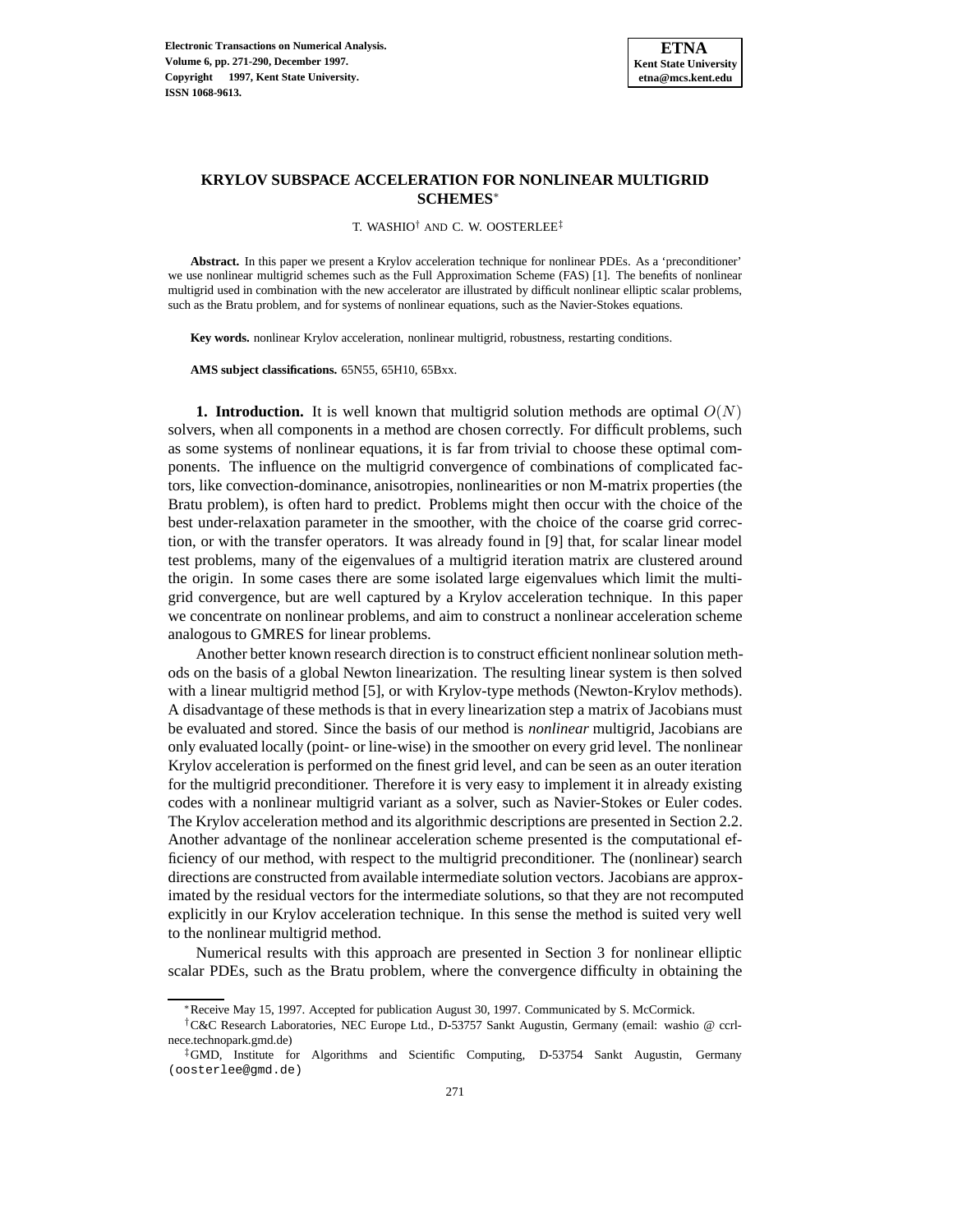second solution for certain parameters with FAS is nicely improved by the Krylov acceleration technique. Also results are presented for systems of the incompressible Navier-Stokes and Euler equations, where the discretization is based on the primitive variables.

#### **2. The Krylov acceleration techniques.**

**2.1. The Krylov acceleration for linear multigrid methods.** In this section, we consider why a Krylov acceleration technique is useful for improving the convergence of linear multigrid cycles in difficult problems. Here 'a Krylov acceleration technique' means applying the multigrid cycle as a preconditioner for a Krylov subspace method. In [9], the convergence behavior of the preconditioned GMRES([11]) with multigrid preconditioners was analyzed. It was shown that GMRES helps remove error components corresponding to isolated eigenvalues far away from 1 from the preconditioned matrix. Here, we derive a minimization problem of the residual, which is mathematically equivalent to the minimization problem treated by GMRES, in order to extend the idea of the acceleration technique to the nonlinear cases.

Suppose that the linear system treated is described by

$$
(2.1) \t\t\t Au = b ,
$$

and the multigrid cycle is described by means of the following matrix splitting :

$$
(2.2) \t\t\t M u_i + (A - M)u_{i-1} = b.
$$

Here,  $M^{-1}$  corresponds to the mapping from the right-hand vector to the solution after one cycle of multigrid with a zero initial estimate. Let  $r_0(= b - Au_0)$  be the residual for the initial guess  $u_0$ . Then we have three different representations of the Krylov subspace  $K^i$  as follows :

LEMMA 2.1.

$$
K^{i}(AM^{-1}, r_0) := \text{span}[r_0, AM^{-1}r_0, \dots, (AM^{-1})^{i-1}r_0]
$$
  
=  $M \cdot \text{span}[u_1 - u_0, u_2 - u_1, \dots, u_i - u_{i-1}]$   
=  $M \cdot \text{span}[u_0 - u_i, u_1 - u_i, \dots, u_{i-1} - u_i]$ .

*Proof*. From (2.2), we have

$$
u_1 - u_0 = M^{-1}r_0 ,
$$
  

$$
u_{k+1} - u_k = (I - M^{-1}A)(u_k - u_{k-1}) .
$$

By induction and using these relations, we obtain

 $\text{span}[M^{-1}r_0, M^{-1}AM^{-1}r_0, \dots, (M^{-1}A)^{i-1}M^{-1}r_0] = \text{span}[u_1 - u_0, \dots, u_i - u_{i-1}]$ .

Hence the equivalence of the first and second subspace is obtained. The equivalence of the second and third subspace is trivial.  $\Box$  Let  $\tilde{u}_i$  be an element in the subspace  $u_i + \text{span}[u_0$  $u_i, u_1 - u_i, \ldots, u_{i-1} - u_i$  which minimizes the L<sub>2</sub>-norm of the residual. From Lemma 2.1 any element u in  $u_i$  + span $[u_0 - u_i, u_1 - u_i, \dots, u_{i-1} - u_i]$  can be represented by

$$
(2.3) \t u = u_0 + M^{-1}(\alpha_1 r_0 + \alpha_2 AM^{-1}r_0 + \dots + \alpha_i (AM^{-1})^{i-1}r_0) .
$$

By substituting (2.3) to the residual equation we obtain :

$$
r = b - Au
$$
  
=  $r_0 - \alpha_1 AM^{-1}r_0 - \alpha_2 (AM^{-1})^2 r_0 - \dots - (AM^{-1})^i r_0$   
=  $P_i (AM^{-1}) r_0$ .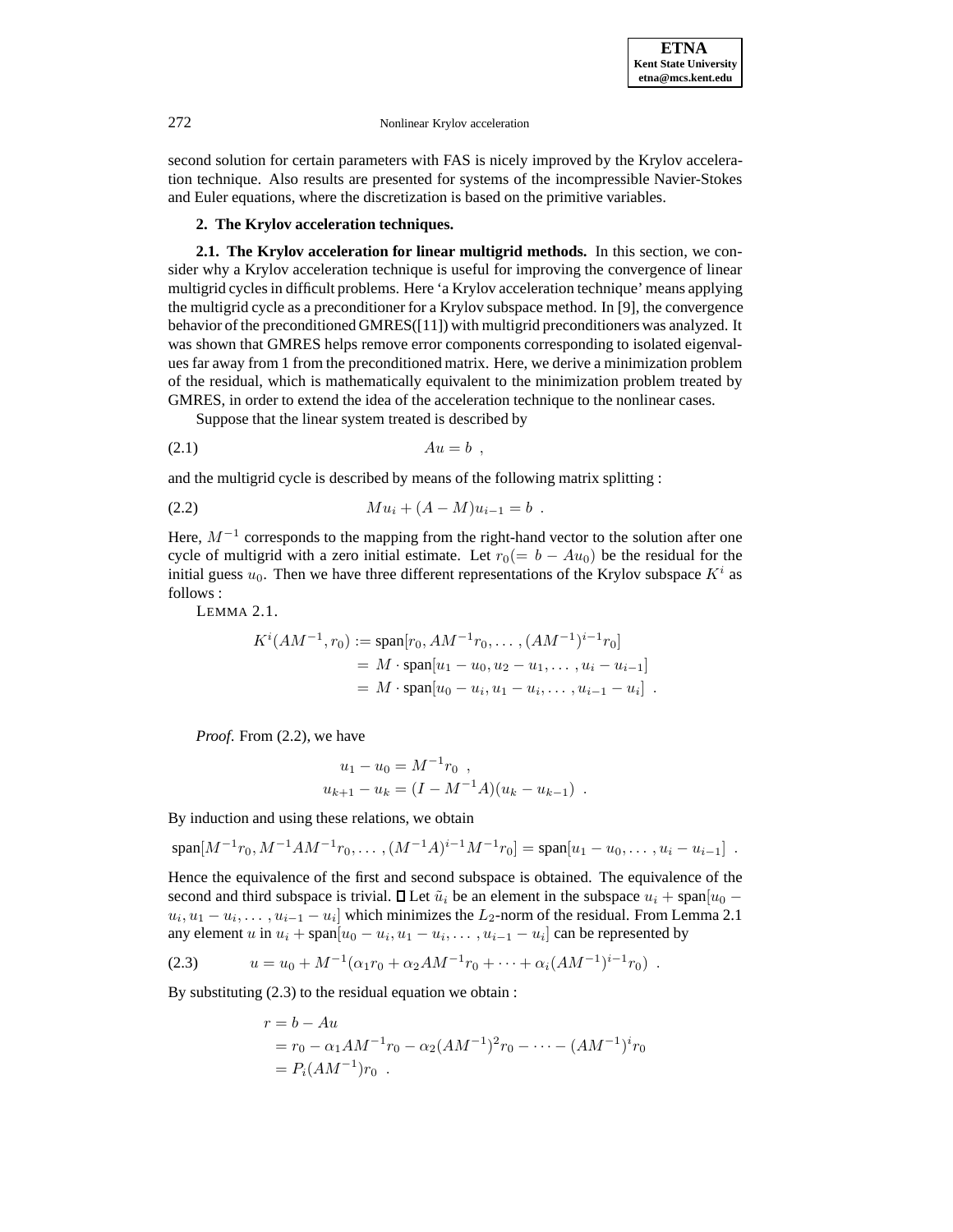## T. Washio and C. W. Oosterlee 273

Here,  $P_i$  is the *i*-th order polynomial defined by  $P_i(x)=1-\sum_{k=1}^i \alpha_k x^k$ . As a consequence, the  $L_2$ -norm of the residual  $\tilde{r}_i$  of  $\tilde{u}_i$  satisfies the following minimization property :

(2.4)  $\|\tilde{r}_i\|_2 = \min\{\|P_i(AM^{-1})r_0\|_2 \mid P_i : i\text{-th order polynomial with } P_i(0) = 1\}$ .

The residual from  $u_i$ , obtained from the multigrid iteration, can be represented as :

(2.5) 
$$
r_i = b - Au_i = (I - AM^{-1})^i r_0.
$$

Hence  $||r_i||_2$  gives one of the upper bounds of  $||\tilde{r}_i||_2$ . For 'easy' problems for multigrid solution methods, such as nice elliptic problems, all eigenvalues of  $AM^{-1}$  are close to 1 so that the residual is efficiently reduced by the multiplication of  $I - AM^{-1}$ . However, it was found in [9] that there are some eigenvalues isolated from 1 for certain difficult problems, which make the multigrid convergence slow. Of course, in practice one will not compute these eigenvalues, but it is interesting to consider what an acceleration technique does in case isolated eigenvalues exist. Let  $\lambda_1, \ldots, \lambda_l$  be these isolated eigenvalues. We then can construct the following polynomial  $P_i$  ( $i>l$ ) in order to estimate  $\|\tilde{r}_i\|_2$  from (2.4):

$$
(2.6) \t\t P_i(x) = (1-x)^{i-l} \frac{\lambda_1 - x}{\lambda_1} \cdots \frac{\lambda_l - x}{\lambda_l} .
$$

The operator  $(\lambda_j I - AM^{-1})/\lambda_j$  removes the problematic component corresponding to the isolated eigenvalue  $\lambda_j$ , whereas components corresponding to eigenvalues close to 1 are reduced by the operator  $(I - AM^{-1})^{i-l}$ . The existence of an upper bound like  $||P_i(AM^{-1})r_0||_2$  for  $||\tilde{r}_i||_2$  ensures that the search for an optimal solution in the space  $u_i$  + span $[u_0 - u_i, \dots, u_{i-1} - u_i]$  is meaningful. We can also define this space in nonlinear cases. If  $u_i$  is close to the solution and the nonlinear operator can be approximated well by a linearized operator around  $u_i$ , then the use of this subspace gives efficiency similar to the linear case.

**2.2. The Krylov acceleration for nonlinear multigrid methods.** A nonlinear system treated here is described by

$$
(2.7) \t\t\t F(u) = 0.
$$

We have a solution method  $M$ :

$$
(2.8) \t\t u_{new} = M(F, u_{old}) ,
$$

which gives an updated solution  $u_{new}$  from  $u_{old}$ . In our case, M represents one nonlinear multigrid cycle, like FAS [1]. Our technique for accelerating the convergence of the solution method (2.8) consists of three steps and is explained as follows :

Assume we have intermediate solution vectors  $u_{\max\{0,k-m\}}$ , ...,  $u_{k-1}$  and their residual vectors  $F(u_{\max\{0,k-m\}}),...,F(u_{k-1})$ . Here, m is the upper bound for the numbers of recent intermediate solution and residual vectors to be stored.

**Step 1:** Compute a new solution  $u^M$  by

$$
(2.9) \t\t uM = M(F, uk-1) .
$$

**Step 2:** Find a more optimal solution in the space  $u^M$  +span $[u_{\max{0,k-m}}-u^M,\ldots,u_{k-1}-u^M]$  $u^M$ ] as in the linear case. For simplicity, we assume  $k \geq m$ . In case  $k < m$ , we may substitute k instead of m in the following consideration. The search for a new candidate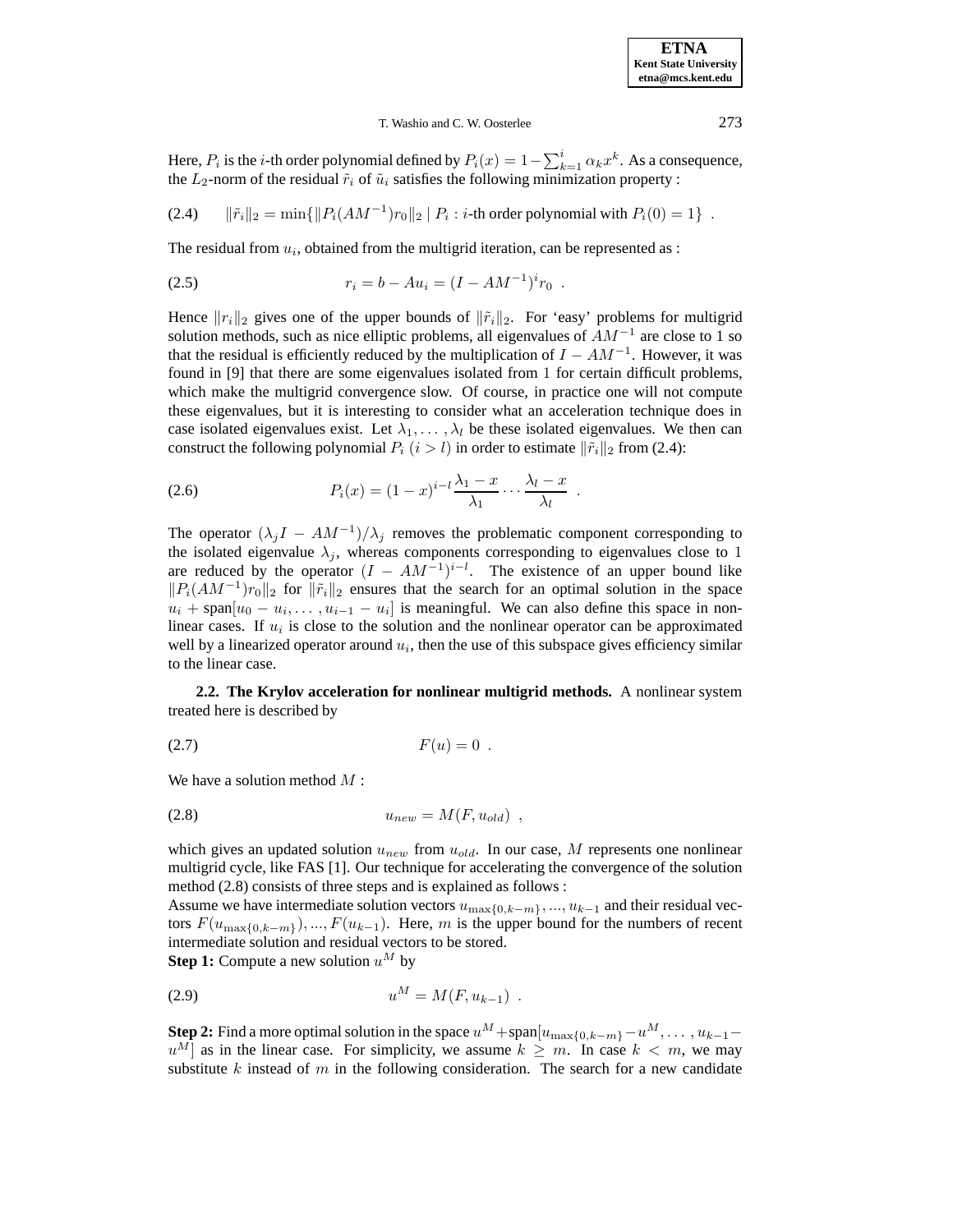for the solution is based on the following linear approximation of the nonlinear operator  $F$ around  $u^M$  on the space  $u^M$  + span $[u_{k-m} - u^M, \dots, u_{k-1} - u^M]$ :

$$
F(u^{M} + \sum_{1 \leq i \leq m} \alpha_{i}(u_{k-m-1+i} - u^{M})) \simeq F(u^{M}) + \sum_{1 \leq i \leq m} \alpha_{i} \left(\frac{\partial F}{\partial u}\right)_{u^{M}} (u_{k-m-1+i} - u^{M})
$$
  
(2.10)  

$$
\simeq F(u^{M}) + \sum_{1 \leq i \leq m} \alpha_{i} (F(u_{k-m-1+i}) - F(u^{M})) .
$$

We search for a combination of the parameters  $\alpha_1, \ldots, \alpha_m$  which minimizes the  $L_2$ -norm of the right-hand side in (2.10). With this combination we define a new candidate  $u^A$  from

(2.11) 
$$
u^{A} = u^{M} + \sum_{1 \leq i \leq m} \alpha_{i} (u_{k-m-1+i} - u^{M}).
$$

Note that the above minimization problem is equivalent to the minimization for the  $L_2$ -norm of

(2.12) 
$$
\alpha F(u^M) + \sum_{1 \le i \le m} \alpha_i F(u_{k-m-1+i}),
$$

with the restriction :

$$
\alpha + \sum_{1 \leq i \leq m} \alpha_i = 1 \; .
$$

**Step 3:** Since (2.10) may not be a reasonable approximation or some of the intermediate solutions may be far away from the desired solution, criteria are needed for selecting  $u_k$  from  $u^M$  and  $u^A$ .

**2.2.1. Conditions for preventing stagnation.** As criteria to select the accelerated solution  $u^A$  as  $u_k$ , the following conditions can be considered:

**Criterion A** The residual norm of  $u^A$  is not too large compared to those of  $u^M$  and the intermediate solutions :

$$
(2.14) \quad ||F(u^A)||_2 < \gamma_A \min(||F(u^M)||_2, ||F(u_{k-1})||_2, \dots, ||F(u_{k-m})||_2) \ .
$$

**Criterion B**  $u^A$  is not too close to any of the intermediate solutions unless a considerable decrease of the residual norm is achieved :

$$
\epsilon_B \|u^A - u^M\|_2 < \min(\|u^A - u_{k-1}\|_2, \dots, \|u^A - u_{k-m}\|_2)
$$
\nor

\n
$$
(2.15) \quad \|F(u^A)\|_2 < \delta_B \min(\|F(u^M)\|_2, \|F(u_{k-1})\|_2, \dots, \|F(u_{k-m})\|_2) \; .
$$

There are some parameters in the above criteria. Regarding  $\gamma_A$  in Criterion **A**, it seems reasonable to take  $\gamma_A$  smaller than 1. This means that we select  $u^A$  only when we observe a decrease of the residual norm from the minimal residual norm of the intermediate solutions. However, in the numerical experiments we will find that taking  $\gamma_A$  larger than 1, for example  $\gamma_A = 2$ , brings much more reliable convergence for problems that are difficult for the multigrid preconditioner used. Criterion **B** is necessary to prevent stagnation in the convergence. In the multigrid process it is a possible that  $||F(u^M)||_2$  becomes significantly larger than the minimum of the residual norms of the intermediate solutions, even though the multigrid process leads towards the desired solution. In such a case, as can be imagined from (2.12), a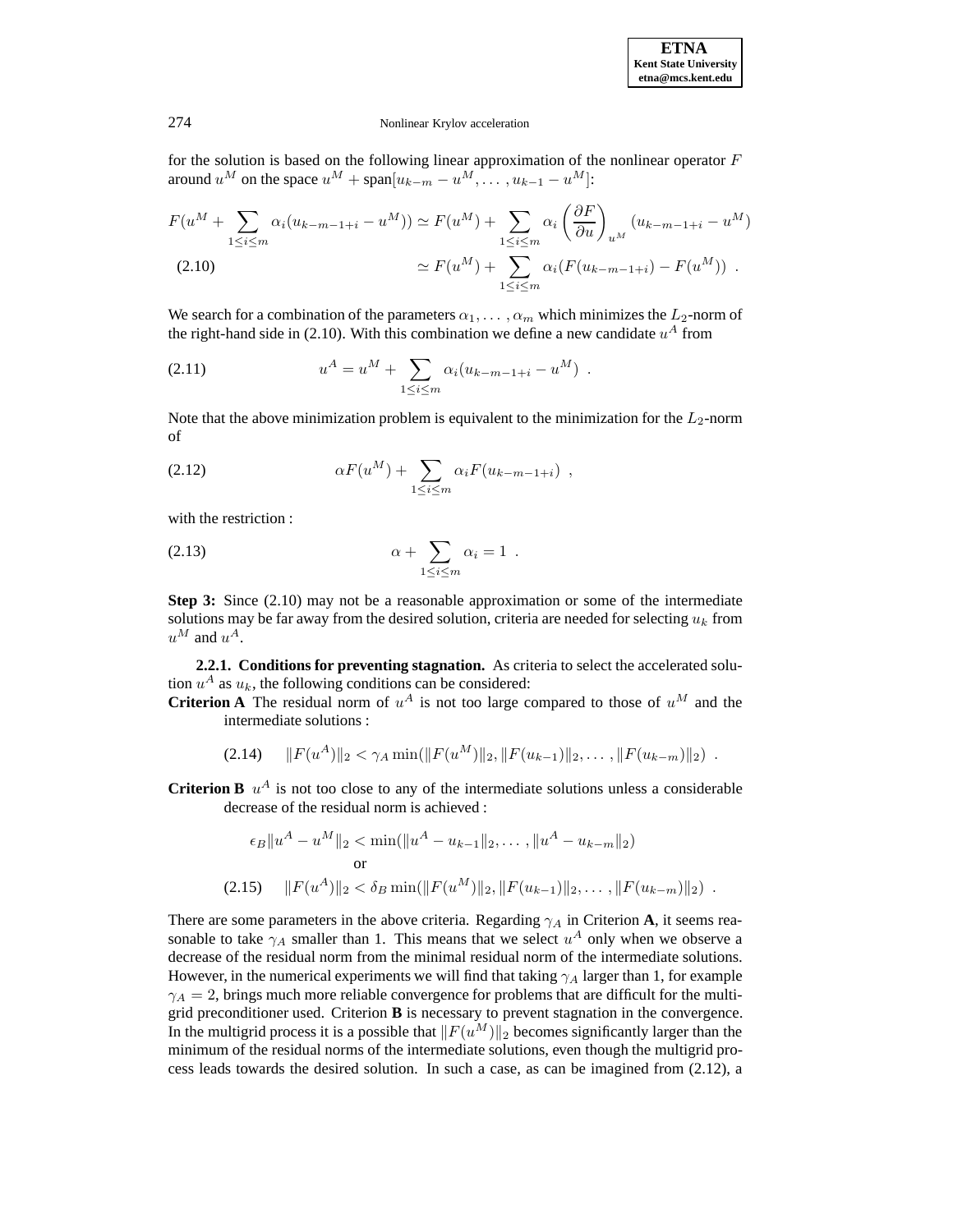small weight  $\alpha$  will be chosen and the weight of the minimal intermediate residual may be close to 1, so that the acceleration process forces the solution back to one of the previous intermediate solutions. In order to prevent this phenomenon, one should carefully take the distances between the solutions and the reduction of the residual norm into account, as is done in Criterion **B**. We fix the parameters in Criterion **B** throughout our numerical experiments in Section 3 as follows:

(2.16) 
$$
\epsilon_B = 0.1 \ , \ \delta_B = 0.9 \ .
$$

In some of the numerical experiments, we justified the criterion by removing it and observing the resulting stagnation.

**Restarting:** Next we consider the truncation parameter m. In linear cases, taking a larger  $m$  brings faster convergence, since the expansion in  $(2.10)$  is exact. However, in nonlinear cases, this is not true, since the accuracy of the approximation of  $(2.10)$  may decrease as m increases. On the other hand, taking a small  $m$  does not bring any improvement for problems with several (10 or more, for example) isolated eigenvalues even though it is desired from the restriction of storage capacity. In order to handle this difficulty, first we determine  $m$ from the limitation of the storage capacity and we restart the acceleration process as soon as the approximation of (2.10) is judged inaccurate or as soon as the searched subspace for the acceleration is judged inappropriate. We restart the accelerating process as soon as one of the following conditions is found in 'two consecutive iterations':

# **Condition C**

$$
(2.17) \quad ||F(u^A)||_2 \ge \gamma_C \min(||F(u^M)||_2, ||F(u_{k-1})||_2, \dots, ||F(u_{k-m})||_2) \; .
$$

# **Condition D**

$$
\epsilon_B \|u^A - u^M\|_2 \ge \min(\|u^A - u_{k-1}\|_2, \dots, \|u^A - u_{k-m}\|_2)
$$
  
and  
(2.18) 
$$
\|F(u^A)\|_2 \ge \delta_B \min(\|F(u^M)\|_2, \|F(u_{k-1})\|_2, \dots, \|F(u_{k-m})\|_2).
$$

These conditions are just the opposite of those used in the criteria to select  $u^A$ . However, the parameter  $\gamma_C$  in Condition **C** should be always larger than 1. In the numerical experiments, we use

$$
\gamma_C = \max(2, \gamma_A) .
$$

In Criterion **B** and Condition **D**, the same parameters are used. In order to see the benefits of applying this restarting strategy, we compare the convergence with and without it in the first numerical experiment in Section 3.

**2.2.2. The Minimization Problem.** Here we will describe and estimate the work for solving the minimization problem from (2.10). The minimization of

(2.20) 
$$
||F(u^M) + \sum_{1 \le i \le m} \alpha_i (F(u_{k-m-1+i}) - F(u^M))||_2
$$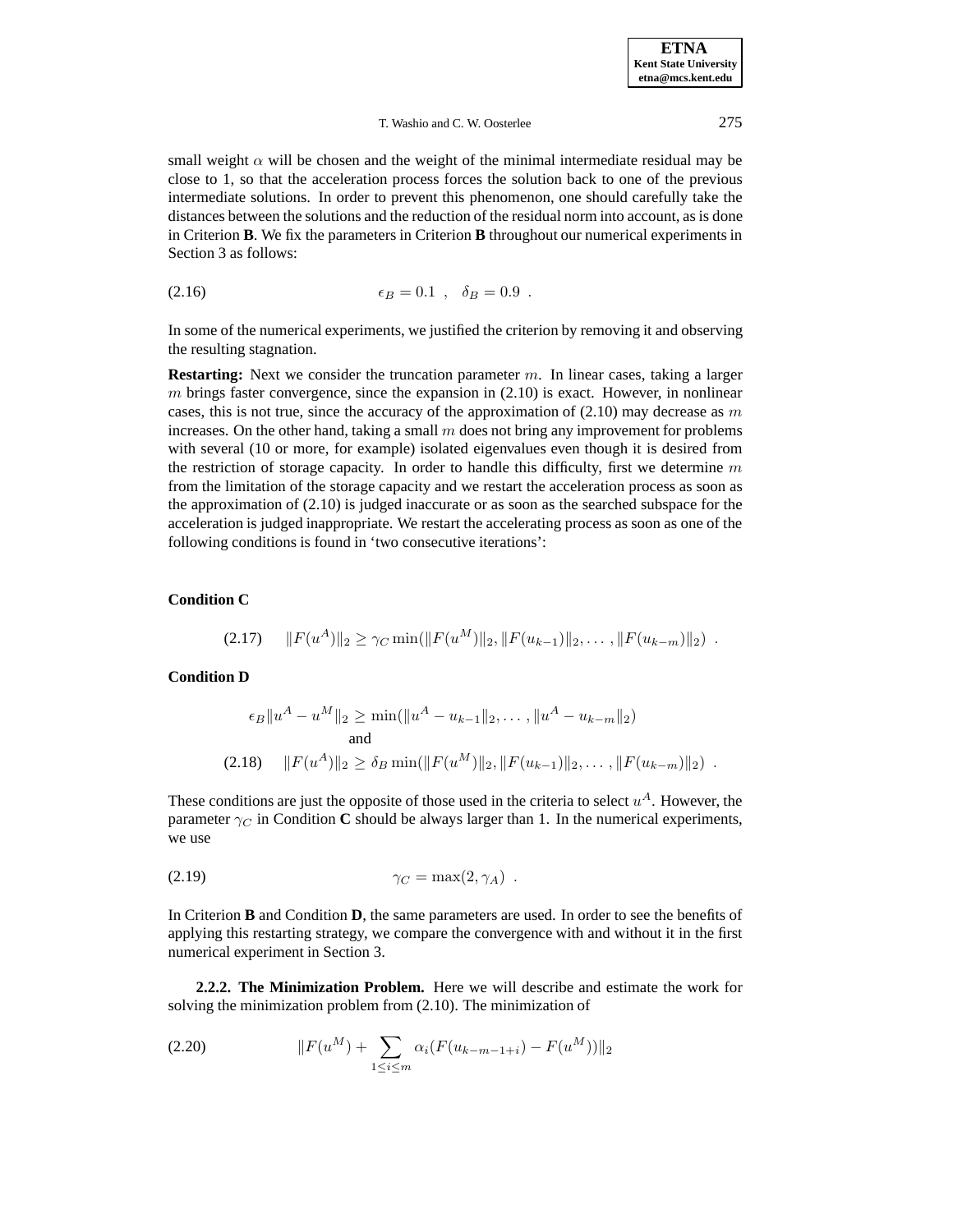with respect to the parameters  $\alpha_1, \dots, \alpha_m$  is simply reduced to the solution of the following linear system :

(2.21) 
$$
H(m) \begin{pmatrix} \alpha_1 \\ \alpha_2 \\ \vdots \\ \alpha_m \end{pmatrix} = \begin{pmatrix} \beta_1 \\ \beta_2 \\ \vdots \\ \beta_m \end{pmatrix} .
$$

Here,  $H(m)=(h_{ij} )$  is defined by

$$
h_{ij} = (F(u_{k-m-1+i}), F(u_{k-m-1+j})) - (F(u^M), F(u_{k-m-1+i}))
$$
  
(2.22) 
$$
- (F(u^M), F(u_{k-m-1+j})) + (F(u^M), F(u^M)),
$$

and  $\beta_1, \ldots, \beta_m$  are defined by

(2.23) 
$$
\beta_i = (F(u^M), F(u^M)) - (F(u^M), F(u_{k-m-1+i})) .
$$

If  $\{F(u_{k-m})-F(u^M),\ldots,F(u_{k-1})-F(u^M)\}\$  are linearly dependent vectors, then  $H(m)$ is singular, so the solution of (2.21) is not unique. In principle, this is not a problem. We could choose just one solution. However, since we are using a direct solver, which is not suited for solving singular systems, we show that adding a small multiple of the identity, which results in a nonsingular system, does not spoil the solution  $\alpha_i$ . So, in order to handle the singular case with the direct solver at hand, we compute  $\alpha_1, \dots, \alpha_m$  as the solution of

(2.24) 
$$
(H(m) + \delta I) \begin{pmatrix} \alpha_1 \\ \alpha_2 \\ \vdots \\ \alpha_m \end{pmatrix} = \begin{pmatrix} \beta_1 \\ \beta_2 \\ \vdots \\ \beta_m \end{pmatrix}.
$$

Here,  $\delta$  is small positive number defined by

$$
\delta = \epsilon \cdot \max\{h_{11}, \dots, h_{mm}\}\
$$

with a small positive  $\epsilon$  determined according to the arithmetic accuracy. In our case, we choose  $\epsilon = 10^{-16}$ . The modification in (2.24) makes it easier to compute  $\alpha_1, \dots, \alpha_m$ , when  $H(m)$  is ill-conditioned. The following lemma confirms that this modification produces only negligible errors to one of the solutions of (2.21) when the smallest nonzero eigenvalue of  $H(m)$  is much larger than  $\delta$ .

LEMMA 2.2. Assume that H is an  $m \times m$  nonzero and nonnegative symmetric matrix,  $\lambda$ *is its smallest positive eigenvalue, and*  $\beta$  *is in the range of H. Assume also that*  $\bar{\alpha}$  *satisfies* 

(2.26) Hα¯ = β ,

(2.27) 
$$
\|\bar{\alpha}\|_2 = \min\{\|\alpha\|_2 \mid H\alpha = \beta\},
$$

*and* α *satisfies*

$$
(2.28)\qquad \qquad (H+\delta I)\alpha = \beta
$$

*for a positive number* δ*. Then*

kα − α¯k<sup>2</sup> ≤ δ <sup>λ</sup> <sup>+</sup> <sup>δ</sup> (2.29) <sup>k</sup>α¯k<sup>2</sup> .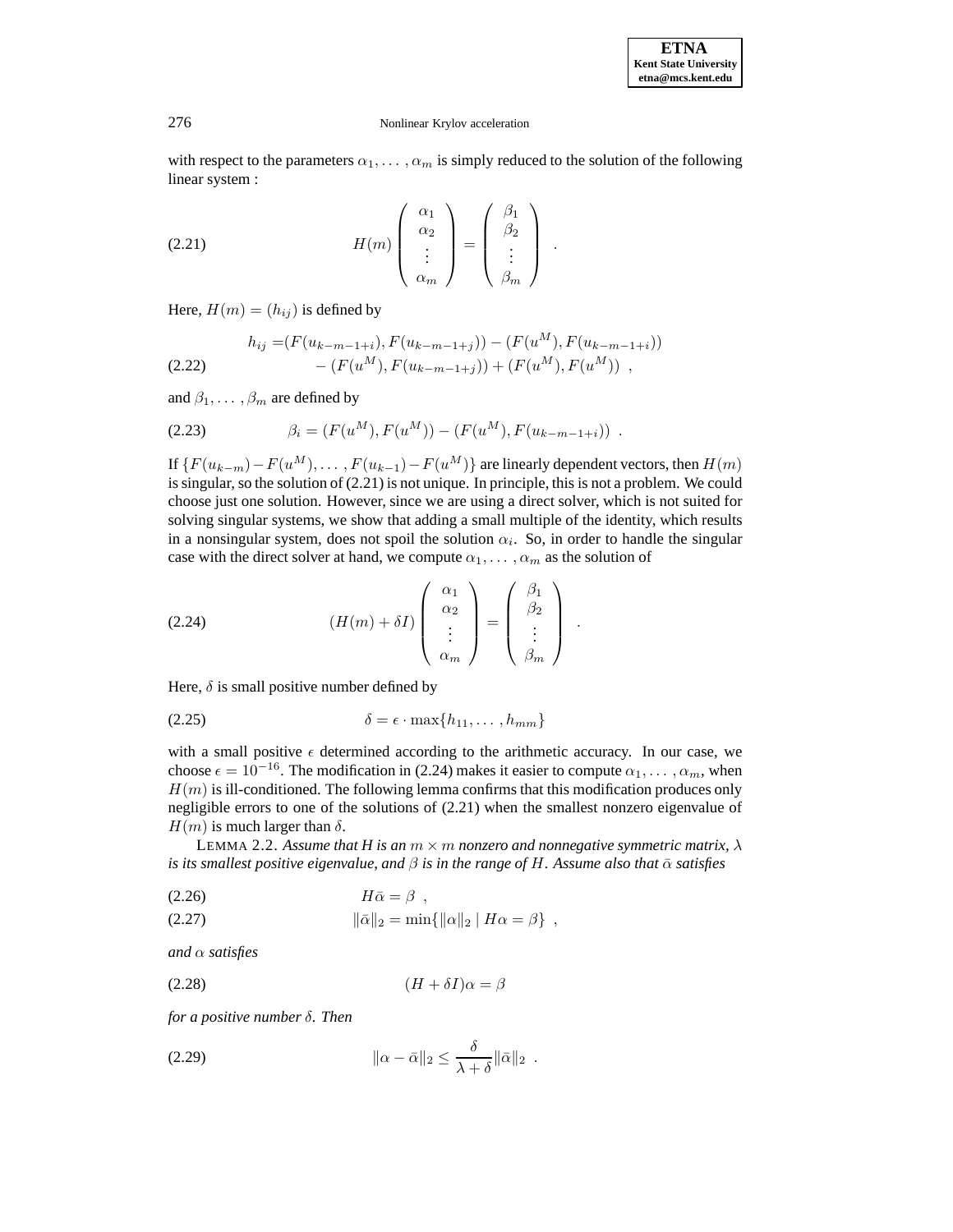*Proof.* Without loss of generality, we can assume H is a diagonal matrix with diagonal components  $\lambda_1, \ldots, \lambda_m$ . For i with  $\lambda_i > 0$ ,

$$
|\alpha_i - \bar{\alpha}_i| = |(\frac{1}{\lambda_i + \delta} - \frac{1}{\lambda_i})\beta_i|
$$
  
= 
$$
\frac{\delta}{\lambda_i + \delta} |\bar{\alpha}_i|
$$
  

$$
\leq \frac{\delta}{\lambda + \delta} |\bar{\alpha}_i|.
$$

For i with  $\lambda_i = 0$ ,  $\beta_i$  is zero from the assumption. Hence,  $\bar{\alpha}_i$  and  $\alpha_i$  are also zero. Therefore, inequality (2.29) holds.  $\square$ 

**2.2.3. The Algorithm.** An algorithmic description of the accelerating process is given below. Here,  $\dot{u}_0, \ldots, \dot{u}_{m-1}$  and  $\dot{r}_0, \ldots, \dot{r}_{m-1}$  are used to store the intermediate solution and residual vectors of the most recent m iteration steps, namely,  $\dot{u}_{mod(k,m)}$  and  $\dot{u}_{mod(k,m)}$  are updated to  $u_k$  and  $F(u_k)$  at the end of the k-th iteration in the acceleration process. The parameter tol is a convergence tolerance with respect to the  $L_2$ -norm of the residual.  $NLRRY<sub>m</sub>(u, F, M, tol)$  {

r := F(u); η := (r,r); ˙u<sup>0</sup> := u; ˙r<sup>0</sup> := r; ] q<sup>11</sup> := η; for k = 1, 2,... { /? **Computation of** u<sup>M</sup> ?/ u := M(F,u); r := F(u); η := (r,r); if (√<sup>η</sup> <sup>≤</sup> tol) return; /? **Computation of** u<sup>A</sup> ?/ l := min(k,m); for i = 1,...,l { ξ<sup>i</sup> := (r, r˙<sup>i</sup>−<sup>1</sup>); β<sup>i</sup> := η − ξi; } for i = 1,...,l { for j = 1,...,l { hij := qij − ξ<sup>i</sup> − ξ<sup>j</sup> + η; } } δ := · max(h11,...,hll); Solve h<sup>11</sup> + δ ··· h1<sup>l</sup> . . . ... . . . h1<sup>l</sup> ··· hll + δ α1 . . . αl <sup>=</sup> β1 . . . βl ; u<sup>A</sup> := (1 − P <sup>1</sup>≤i≤<sup>l</sup> αi)u; for i = 1,...,l { u<sup>A</sup> := u<sup>A</sup> + αiu˙ <sup>i</sup>−<sup>1</sup>; } r<sup>A</sup> := F(u<sup>A</sup>); η<sup>A</sup> := (r<sup>A</sup>,r<sup>A</sup>);

 $\frac{1}{2} \times$  **Selection of the solution**  $\frac{1}{2}$  / Select u or  $u^A$  as the solution; if ( $u^A$  is selected) {  $u := u^A$ ;  $r := r^A$ ;  $\eta := \eta^A$  }

# $\frac{1}{2} \times$  Preparation of the next iteration  $\frac{1}{2} \times$

if  $(\sqrt{\eta} \leq tol)$  return; Decide to take the restarting or not ; if ( the restarting ) goto  $\sharp$ ; else {  $j := \text{mod}(k, m);$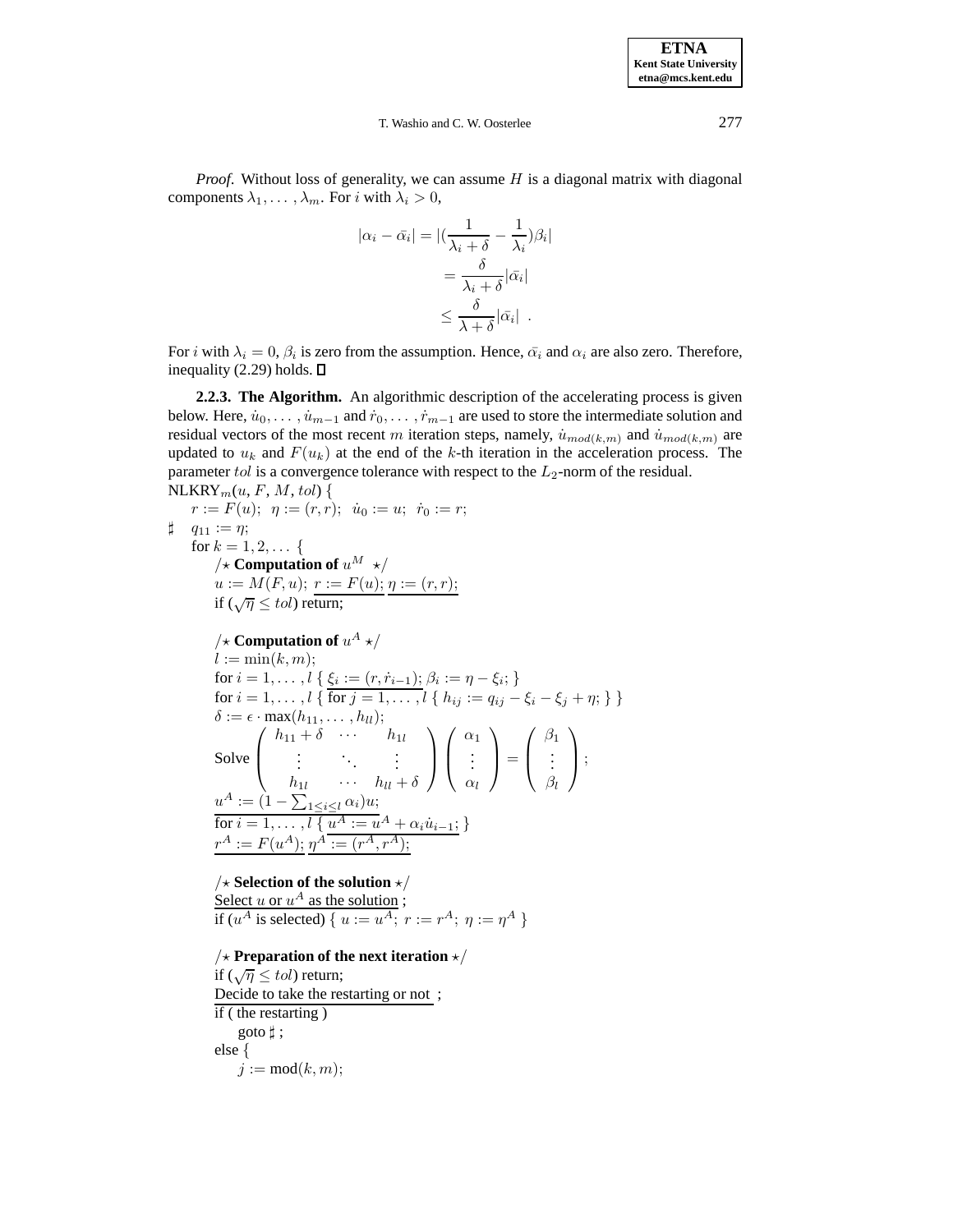$$
\text{for } i = 1, \dots, l \{ \underline{q_{j+1,i}} := (r, \dot{r}_i); \ q_{i,j+1} := q_{j+1,i}; \}
$$

Compared to the case where the solution method  $M$  is simply applied iteratively, the main overhead of the above algorithm is composed of the underlined operations. Here we assumed that the truncation number  $m$  is much smaller than the dimension of the discretized system so that the work to solve the  $l \times l$  linear system ( $l \leq m$ ) is negligible. This assumption seems very natural.

At each iteration, the main overhead is  $2l + 2$  inner products, l vector updates, evaluation of  $F(u^M)$  and  $F(u^A)$ , examination of the selecting criteria and restarting condition. If the solution method M is a nonlinear multigrid cycle and the truncation number  $m$  is 10 or 20, then the total work of these operations is still much less than the solution method itself because the  $GMRES(m)$  process is much cheaper than a multigrid preconditioner in linear cases. In Figure 2.1, the combination of a multigrid V-cycle with the Krylov acceleration is shown, for convenience. Note that the solution and the residual vectors only on the finest grid are handled in the Krylov acceleration process.



FIG. 2.1. *The structure of a Krylov accelerated multigrid V-cycle.*

**3. Numerical experiments.** As already mentioned in the introduction, many problems can be solved efficiently with multigrid as a solver. Here, we will concentrate on 'difficult' problems for nonlinear multigrid methods. Four problems are presented, all of which contain certain problem parameters. For certain values of these parameters  $(c$  in the Bratu experiment,  $\epsilon$  in the convection-diffusion example, the Reynolds number in the incompressible Navier-Stokes problem and the Mach number in the Euler test case), the FAS solution method is an excellent solver. However, for other values the convergence of the standard nonlinear multigrid solvers slows down or even diverges. One could then invest more research in an optimal multigrid method that is special for these problem parameters. However we prefer instead to investigate for these cases the effect of our nonlinear Krylov acceleration, with the aim of increased robustness of the standard multigrid method.

**3.1. The Bratu problem.** The first example treated here is the Bratu problem :

(3.1) 
$$
-\Delta u - ce^u = 0 \text{ in } \Omega = \{(x, y) : 0 < x, y < 1\},
$$

$$
u = 0 \text{ on } \partial\Omega.
$$

It is known, cf.[4], that there exists a critical value  $c^* \sim 6.808$  for which for  $0 < c < c^*$ there are two solutions and for  $c>c^*$  there is no solution. The two solutions for  $0 < c < c^*$ approach each other as c approaches  $c^*$ .

We would like to mention that, for the whole range of possible  $c$  values, the first solution is easily obtained. Here, Krylov acceleration is not necessary for  $c < 6.5$ . To find the second solution solely with multigrid, with FAS [1] or with NLMG [6], is very difficult for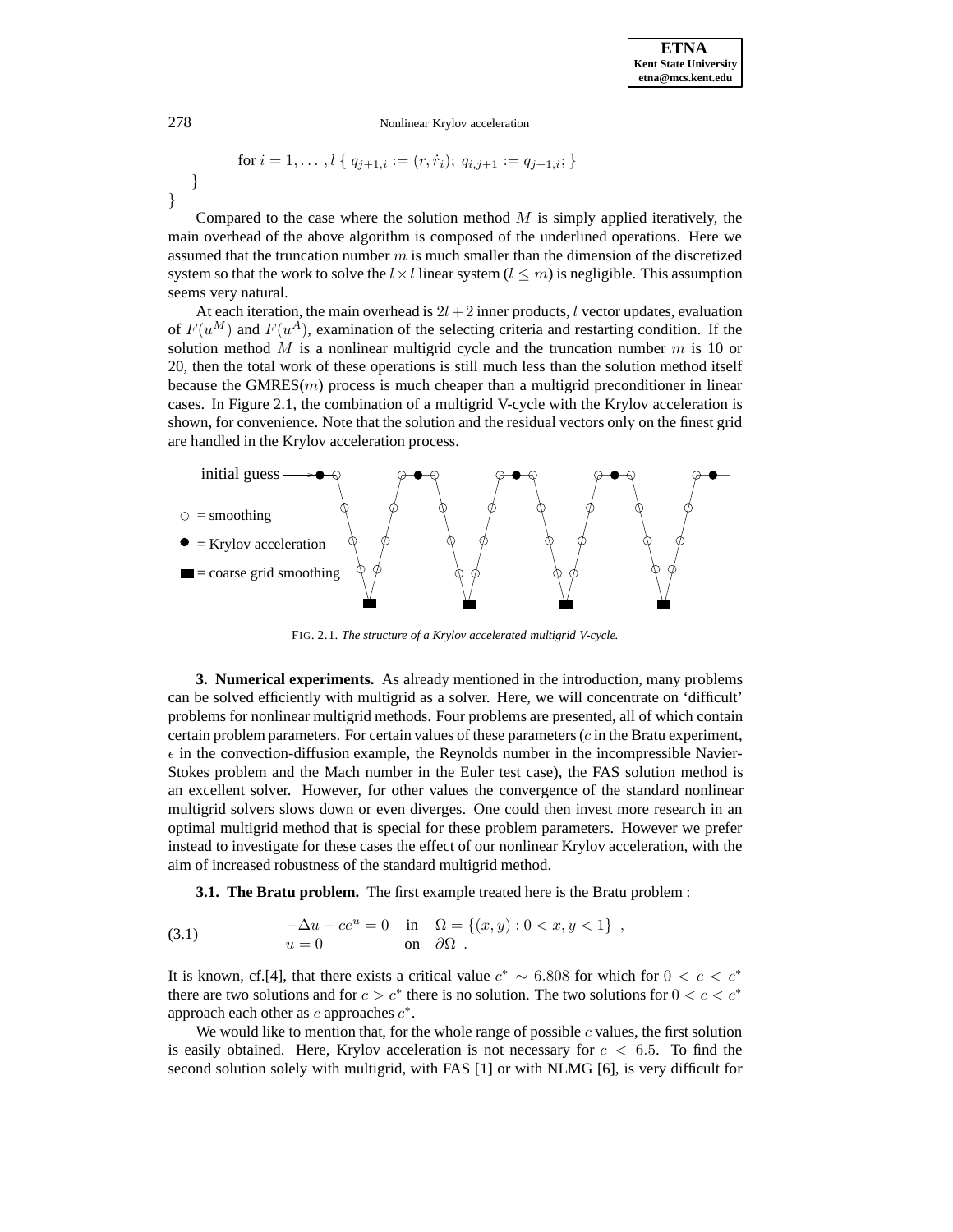small  $c$  or  $c$  close to the critical value  $c<sup>*</sup>$ . However, all three Krylov acceleration methods described above give satisfactory convergence for the two solutions with  $c$  close to  $c^*$ . The difference between the methods is more pronounced when finding the second solution for small c. Hence we test the Bratu problem (3.1) here with  $c = 0.2$  and  $c = 0.1$ . The profiles of the second solutions obtained on the  $129^2$  grid at  $y = 0.5$  are depicted in Figure 3.1. The ratios of  $ce^u$  to  $4/h^2$  at the maximum of the numerical solution u on the finest  $129 \times 129$ grid are approximately 0.121 for  $c = 0.1$  and 0.0581 for  $c = 0.2$  (0.0107 for  $c = 1$ ). These numbers show the loss of diagonal dominance of the Jacobians. In particular, the ratio is already quite large for  $c = 0.1$  even on the finest grid. In [5], difficulties in handling linear indefinite problems with multigrid are discussed. For the nonlinear Bratu problem, we cannot find numerical second solutions for  $c = 0.1 \sim 0.2$  on the 5<sup>2</sup> grid. On the other hand, on the  $9<sup>2</sup> \sim 33<sup>2</sup>$  grids, all the "numerical" second solutions we found lost smoothness at their peak. Moreover, we also find solutions which do not have their peak at the center of the domain. There are, however, no such wrong solutions on the  $129<sup>2</sup>$  grid. Therefore, the exact coarse grid correction for this problem is not so helpful as in the usual cases. These facts indicate the difficulty of handling the case  $c = 0.1 \sim 0.2$  with the multigrid solution method.



FIG. 3.1. *The profiles of the second solutions at*  $y = 0.5$ *.* 

We use, as in [6], the damped Jacobi Newton smoother ( $\omega = 0.7$ ) in the nonlinear multigrid cycle. In this smoother, the unknown  $u$  is relaxed (by the damped Jacobi iterations) in the discretized linearized equation obtained from

(3.2) 
$$
-\Delta u - ce^{\tilde{u}}u = g + c(1 - \tilde{u})e^{\tilde{u}},
$$

where  $\tilde{u}$  is the old solution of the Newton iteration. The Jacobi iteration, however, can easily cause divergence when diagonal dominance is significantly lost in the discretization of the operator  $-\Delta - ce^{\tilde{u}}$ . This situation frequently occurs when the second solution for a small c is computed on the coarse grids, since  $\sup\{u\}$  approaches  $\infty$  as c approaches zero. In order to handle this difficulty, we restart the nonlinear Newton iterations with another linear smoother,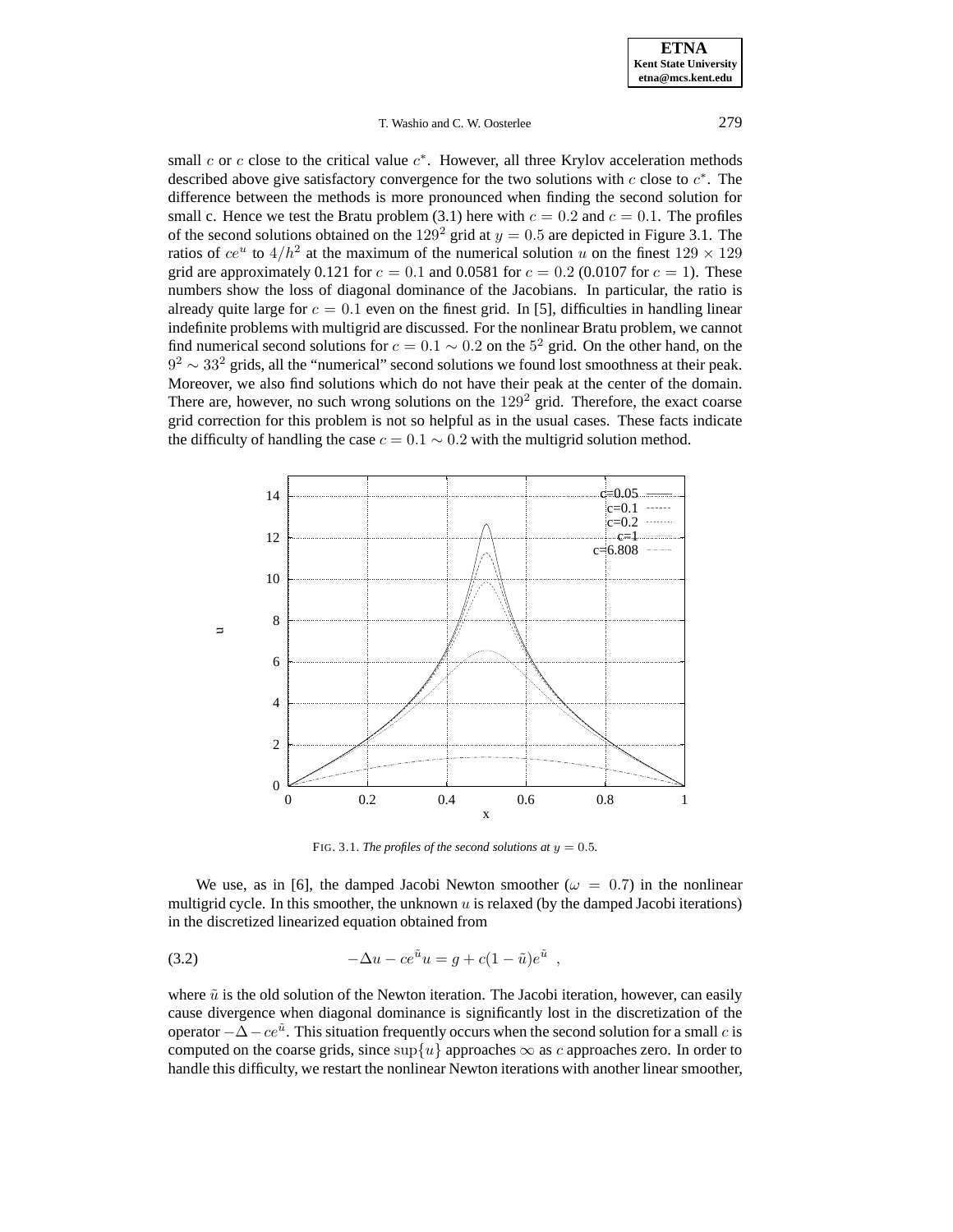if the following condition is detected during the nonlinear iterations:

$$
(3.3) \t ce^{u_{\max}}/(4/h^2) > 0.1 .
$$

The smoother for (3.2) in case of (3.3) is a minimization of the  $L_2$ -norm of the residual for the search direction determined by the residual vector. The algorithmic description of the smoother is given as follows :

```
SMOOTHER(u_h, c, g_h, \nu, \omega, \mu) {
     w_h := u_h;for in = 1, \ldots, \nu {
          b_h := g_h + c(1 - u_h)e^{u_h}; \tilde{u}_h := u_h;if ( c \cdot e^{u_{\text{max}}}/(4/h^2) < 0.1)
               for il = 1, \ldots, \mu {
                    r_h := b_h - J_h(\tilde{u}_h)u_h;u_h := u_h + \omega \operatorname{diag}(J_h(\tilde u_h))^{-1} r_h;else
               goto \sharp;
     }
    return;
\sharp u_h := w_h;
     for in = 1, \ldots, \nu {
          b_h := g_h + c(1 - u_h)e^{u_h}; \tilde{u}_h := u_h;for il = 1, \ldots, \mu {
                    r_h := b_h - J_h(\tilde{u}_h)u_h; s_h := J_h(\tilde{u}_h)r_h;\alpha := (r_h, s_h)/(s_h, s_h);u_h := u_h + \alpha r_h;}
}
```
Here,  $\nu$  is the number of the Newton (nonlinear) iterative steps and  $\mu$  is the number of the linear iterative steps inside the nonlinear step.  $J_h(u)$  is the linear mapping obtained from the discretization of  $-\Delta - c \cdot e^u$  on grid  $G_h$ .

**Remark:** We have examined also red-black Gauss-Seidel relaxation and nonlinear red-black Gauss-Seidel relaxation (without global Newton linearization on each grid). We observed that red-black Gauss-Seidel relaxation provided more or less similar convergence to the Jacobi relaxation in the case of finding the second solutions for small c. With nonlinear Gauss-Seidel relaxation, it was very hard to obtain the second solutions: in most of cases, the iterates converged to the first solution. These phenomena are caused by the dramatic loss of diagonal dominance of the Jacobians on the coarse grids.

In the Bratu experiment, we choose  $129 \times 129$  as the finest grid size and 5 as the number of the grid levels, so that the coarsest grid size is  $9 \times 9$ . The FAS W(2,2)-cycle is employed, where the numbers in the brackets correspond to the number of the nonlinear smoothing steps  $(\nu)$  for pre- and post-smoothing. In each nonlinear smoothing step, only one linear iteration is performed ( $\mu = 1$ ). On the coarsest grid, 10 nonlinear steps are performed. In case of computing the second solution for small c, there is no second solution on the  $5<sup>2</sup>$  grid and many numerical second solutions exist on the coarse grids (finer than the  $5<sup>2</sup>$  grid) due to the great loss of diagonal dominance, as mentioned before. Although the numerical solutions satisfy the discretized equations on the coarse grids, there are no analytic solutions corresponding to them. Therefore, we stop coarsening at  $9 \times 9$  and perform only 10 iterations of the relaxation there, otherwise the solution on the coarsest grid might converge to one of the undesirable second solutions or to the first solution.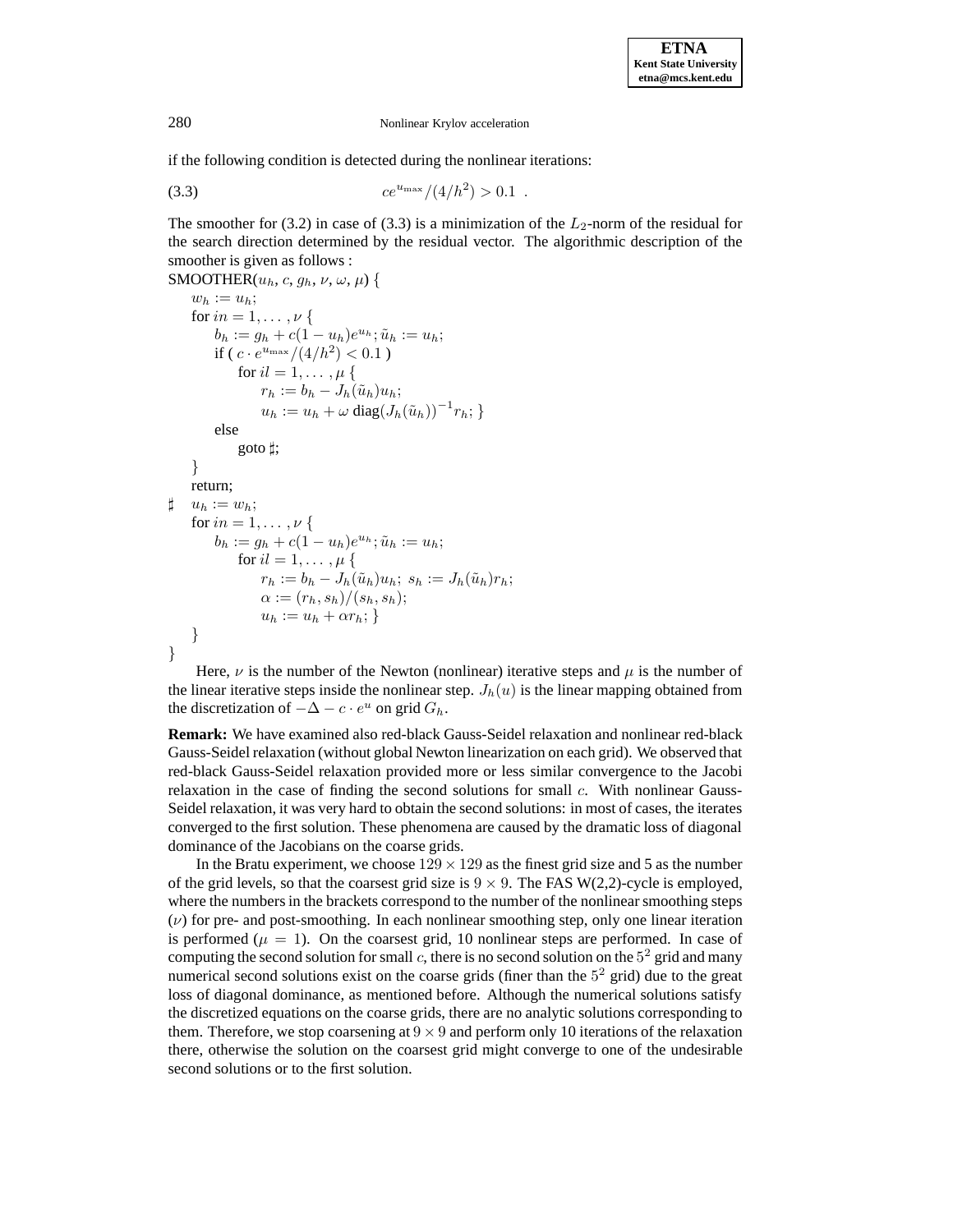Before starting the acceleration process, one iteration of the FAS cycle is performed. Namely, the starting solution vector  $u_0$  of the acceleration process is given from

$$
u_0 := FAS(F, u_{init}) .
$$

Here we test the following three different acceleration methods in order to see the influence of the selection strategy and the restarting strategy on the speed of convergence and on robustness:

- **Method M1** Criterion  $\bf{A}$  is adopted for the selection of the solution. The restarting strategy is not adopted.
- **Method M2** Criteria **A** and **B** are adopted for the selection of the solution. The restarting strategy is not adopted.
- **Method M3** Criteria **A** and **B** are adopted for the selection of the solution. The acceleration process is restarted when Condition **C** or **D** is detected in two consecutive iterations.

Tables 3.1 and 3.2 depict the numbers of iterations needed for the convergence criterion  $||F(u_i)|| < 10^{-6}$  to be fulfilled. Here norm  $||\cdot||$  is defined, so that the scaling is independent of the grid size  $(n$  is the number of the grid points):

$$
||r|| := \sqrt{\frac{\sum_{i,j} r_{i,j}^2}{n}}.
$$

The initial approximation on the finest grid is given by

(3.4) 
$$
u_{init}(x,y) = u_c \cdot \min\left(\frac{x}{x_c}, \frac{1-x}{1-x_c}\right) \cdot \min\left(\frac{y}{y_c}, \frac{1-y}{1-y_c}\right) .
$$

As the initial condition,  $u_c = 12$  is chosen for obtaining the second solutions for  $c = 0.2$  and  $c = 0.1$ . In Tables 3.1 and 3.2, robustness of the three strategies **M1**, **M2** and **M3** is tested by changing the position of the maximum value  $u_c$  of the initial solution  $(x_c, y_c)$  away from symmetry. We did not use FMG [1] for obtaining the initial solution on the finest grid, since we are interested here in the computation of the second solutions for small  $c$  and it is not trivial to prepare a good initial guess on the coarsest grid for these problems, as mentioned before. In Tables 3.1 and 3.2, the influence of the variation of parameter  $\gamma_A$  between 0.9 and 2 is evaluated as well.  $m = 20$  is used as truncation number. In Table 3.1, the results for  $c = 0.2$  are presented; the number of the iterations without acceleration are also described. For  $c = 0.1$  (Table 3.2), we did not achieve convergence for these initial conditions, so the numbers without acceleration are not presented. In these tables, the CPU times in seconds for the execution on SGI Indigo-2 are also included in brackets.

As can be observed from Tables 3.1 and 3.2,  $c = 0.1$  is much more difficult than  $c = 0.2$ . The difficulty and the difference in convergence speed for the acceleration methods is more pronounced as  $(x_c, y_c)$  moves away from the center. From the results in Tables 3.1 and 3.2, **M3** with  $\gamma_A = 2$  is most preferable. For some difficult cases, taking  $\gamma_A = 0.9$  requires many more iterations than  $\gamma_A = 2$ .

We also observe that restarting is harmless for all cases and it sometimes brings a great improvement, as in the case of  $c = 0.1$ ,  $x_c = 0.48$ ,  $y_c = 0.5$ , where **M3** is clearly preferable over **M2**. Let us observe this case more closely. In Figure 3.2, the convergence histories for Method **M2** and **M3** with  $m = 5, 8, 10, 20$  are depicted ( $\gamma_A = 2$ ). As can be observed from the convergence histories for **M2**, there is no guarantee that larger m brings better convergence. The results show the difficulty in choosing the best  $m$ . The convergence is very sensitive with respect to  $m$  in Method  $M2$ . We see that these difficulties are very nicely recovered by adopting the restarting strategy in Method **M3**. Even for small m, convergence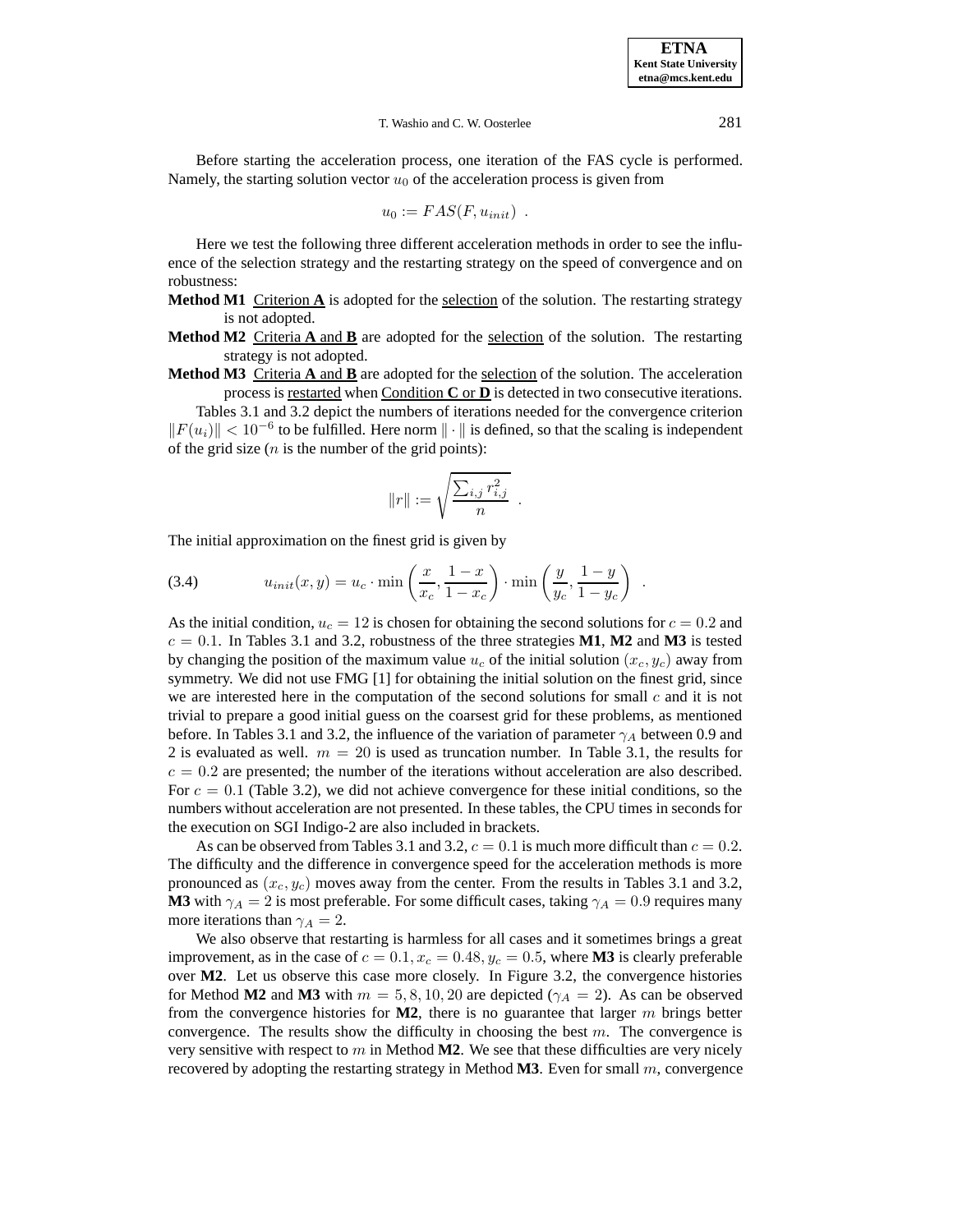

TABLE 3.1

*The number of iterations until convergence for*  $u_c = 12$ ,  $c = 0.2$ *. Here, "FAS" means no acceleration. The CPU times in second for the execution on SGI Indigo-2 are written in the brackets.*

|           | $x_c$          | 0.50     |         | 0.48      |                | 0.46       |          |  |  |  |
|-----------|----------------|----------|---------|-----------|----------------|------------|----------|--|--|--|
| $y_c$     | $\gamma_A$     | 0.9      | 2       | 0.9       | $\overline{c}$ | 0.9        | 2        |  |  |  |
| 0.50      | FAS            | 91(41.8) |         | 195(90.9) |                | 194(89.0)  |          |  |  |  |
|           | M1             | 16(9.7)  | 16(9.8) | 31(20.1)  | 22(14.1)       | 29(19.0)   | 26(16.9) |  |  |  |
|           | M <sub>2</sub> | 16(9.8)  | 16(9.7) | 31(20.2)  | 22(14.0)       | 29(18.8)   | 26(16.9) |  |  |  |
|           | M <sub>3</sub> | 16(9.8)  | 16(9.7) | 31(19.9)  | 22(13.9)       | 27(15.1)   | 26(16.7) |  |  |  |
| 0.48      | FAS            |          |         | 197(90.0) |                | 203(92.9)  |          |  |  |  |
|           | M1             |          |         | 23(14.4)  | 23(14.7)       | 38(25.2)   | 57(38.2) |  |  |  |
|           | M <sub>2</sub> |          |         | 23(14.5)  | 23(14.7)       | 38(25.1)   | 39(25.8) |  |  |  |
|           | M <sub>3</sub> |          |         | 23(14.4)  | 23(14.6)       | 30(17.7)   | 39(25.8) |  |  |  |
| 0.46      | FAS            |          |         |           |                | 222(100.9) |          |  |  |  |
|           | M1             |          |         |           |                | 55(37.3)   | 69(46.7) |  |  |  |
|           | M <sub>2</sub> |          |         |           |                | 55(37.0)   | 47(31.8) |  |  |  |
|           | M3             |          |         |           |                | 44(25.3)   | 41(22.9) |  |  |  |
| TABLE 3.2 |                |          |         |           |                |            |          |  |  |  |

*The number of iterations until the convergence for*  $u_c = 12$ ,  $c = 0.1$ *. The CPU times in second for the execution on SGI Indigo-2 are written in the brackets.*

|       | $x_c$      | 0.50     |                | 0.49     |          | 0.48      |                |
|-------|------------|----------|----------------|----------|----------|-----------|----------------|
| $y_c$ | $\gamma_A$ | 0.9      | $\mathfrak{D}$ | 0.9      | 2        | 0.9       | $\mathfrak{D}$ |
| 0.50  | M1         | 40(29.5) | 42(30.6)       | 35(26.3) | 36(27.1) | 90(70.5)  | 78(60.3)       |
|       | M2         | 40(29.5) | 23(16.5)       | 35(26.3) | 38(28.3) | 90(70.6)  | 67(51.9)       |
|       | M3         | 34(22.1) | 27(19.3)       | 35(26.3) | 39(27.3) | 57(39.2)  | 28(19.2)       |
| 0.49  | M1         |          |                | 65(50.3) | 54(41.6) | 53(40.9)  | 50(38.3)       |
|       | M2         |          |                | 65(50.3) | 50(38.4) | 53(40.9)  | 53(40.9)       |
|       | M3         |          |                | 60(43.2) | 41(27.5) | 50(34.2)  | 46(31.9)       |
| 0.48  | M1         |          |                |          |          | 92(71.9)  | 49(37.5)       |
|       | M2         |          |                |          |          | 92(71.9)  | 53(40.8)       |
|       | M3         |          |                |          |          | 110(73.2) | 60(41.4)       |

is improved, and it is no longer risky to take  $m$  as large as possible in order to achieve the best convergence.

**3.2. The rotating convection-diffusion equation.** Next we consider a linear rotating convection-diffusion problem, tested for example in [9] and the references therein, with Dirichlet boundary conditions:

(3.5) 
$$
-\epsilon \Delta u + (a(x, y)u)_x + (b(x, y)u)_y = 1 \text{ on } \Omega = (0, 1)^2,
$$

$$
u = f(x, y) \text{ on } \partial\Omega,
$$

where

$$
a(x, y) = -\sin(\pi x)\cos(\pi y)
$$
,  
\n
$$
b(x, y) = \sin(\pi y)\cos(\pi x)
$$
,  
\n
$$
f(x, y) = \sin(\pi x) + \sin(13\pi x) + \sin(\pi y) + \sin(13\pi y)
$$
.

The nonlinearity in this problem arises from the discretization of the convection terms. A second order finite volume TVD scheme ([7]) with limiter is used for this purpose. For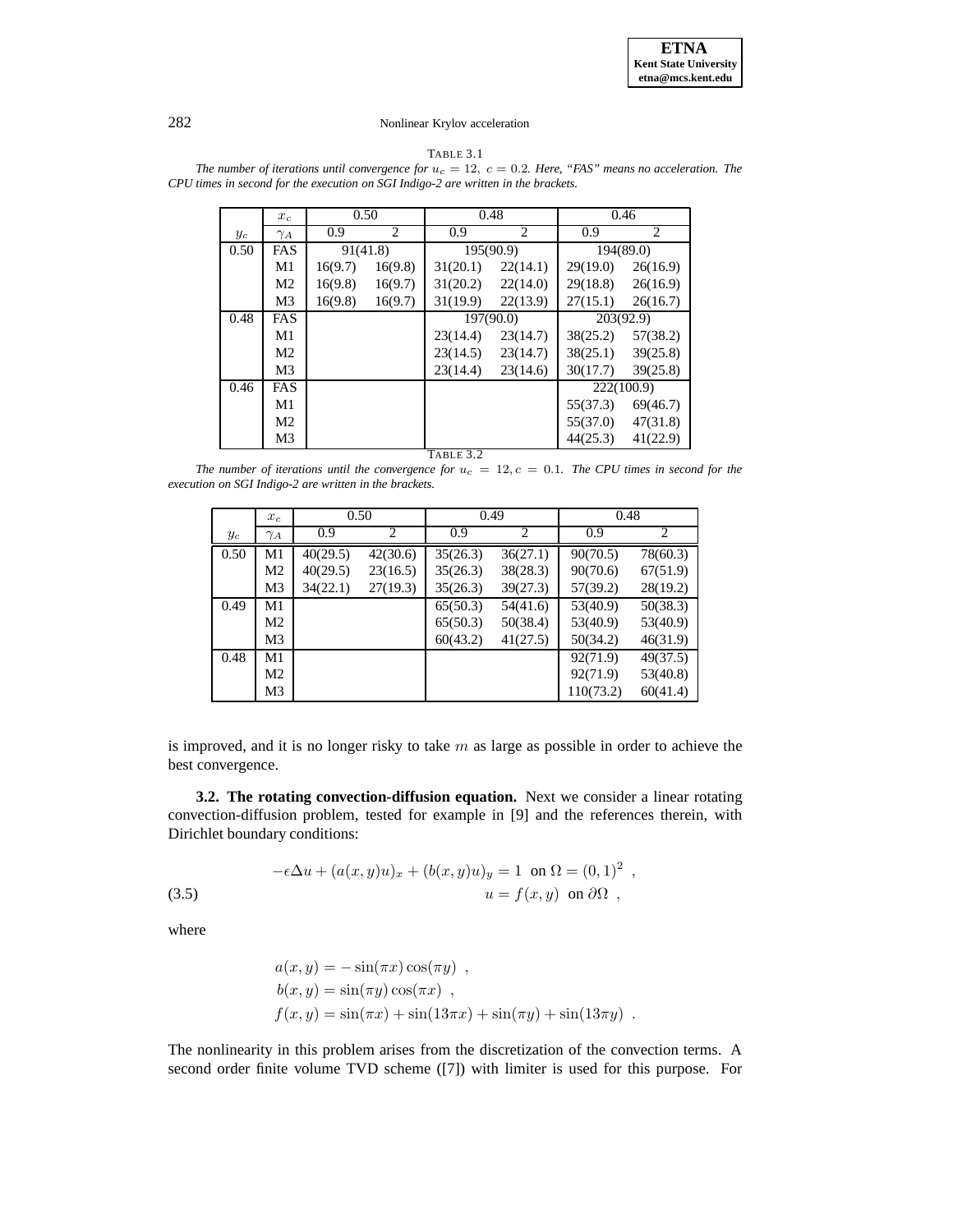

FIG. 3.2. *The convergence histories for the several truncations (c = 0.1, x<sub>c</sub> = 0.48, y<sub>c</sub> = 0.5).* 

example, for  $(au)_{i+1/2,j}$  when  $a(x,y) > 0$ , we obtain:

$$
(3.6) \qquad (au)|_{i+1/2,j} = \frac{1}{2}(a_{i,j} + a_{i+1,j})[(u_{i,j} + \frac{1}{2}\Psi(R_{i+1/2})(u_{i,j} - u_{i-1,j})].
$$

Here, with  $R_{i+1/2} \equiv (u_{i+1,j} - u_{i,j})/(u_{i,j} - u_{i-1,j})$ , nonlinearity enters into the discretization. The function  $\Psi(R)$  is the Van Albada limiter:

(3.7) 
$$
\Psi(R) = \frac{R^2 + R}{R^2 + 1} \ .
$$

This limiter is often used in CFD calculations, as for example in [8]. Similar formulae are found for  $(au)|_{i-1/2,j}$ , for  $(au)_y$  and for discretizations when  $a(x,y) < 0$ . A convection dominated test case is investigated:  $\epsilon = 10^{-5}$ . The rotating convection-diffusion problem with dominant convection is a difficult test for standard multigrid, because of different scaling of convection  $(a(x,y)/h, b(x,y)/h)$  and diffusion  $(\epsilon/h^2)$ , which is not dealt with properly on coarse grids. Characteristic components, which are constant along the characteristics of the advection operator, are not correctly approximated on coarse grids. In channel flow problems, convergence difficulties do not occur, since line smoothers on the fine grids are also taking care of the problematic low frequency error components. This is not true for rotating convection-dominant flow problems. In [2], an optimal multigrid solution method, especially for the first order upwind discretization of this problem, was constructed by means of overweighting of residuals and/or by the use of a point smoother in the flow direction. In [9], standard linear multigrid was used as a preconditioner for GMRES for the first order *linear* discretization of this problem. Here, we want to investigate whether the nonlinear Krylov acceleration results in a similar satisfactory convergence improvement as was found for the standard upwind discretization of (3.5) in [9]. The second order nonlinear discretization is solved directly within multigrid. Multigrid FAS F(2,1)-cycles are used.

A symmetric alternating line smoother is adopted, which is based on a splitting into a first order upwind part and a remaining part, and is presented in [10]. With smoothers based on this splitting, fast convergence is obtained for many convection dominated problems. This smoother is explained here, since it is also the basis for the next examples. All other multigrid components are standard components. Second order discretizations of (3.5) with (3.6) have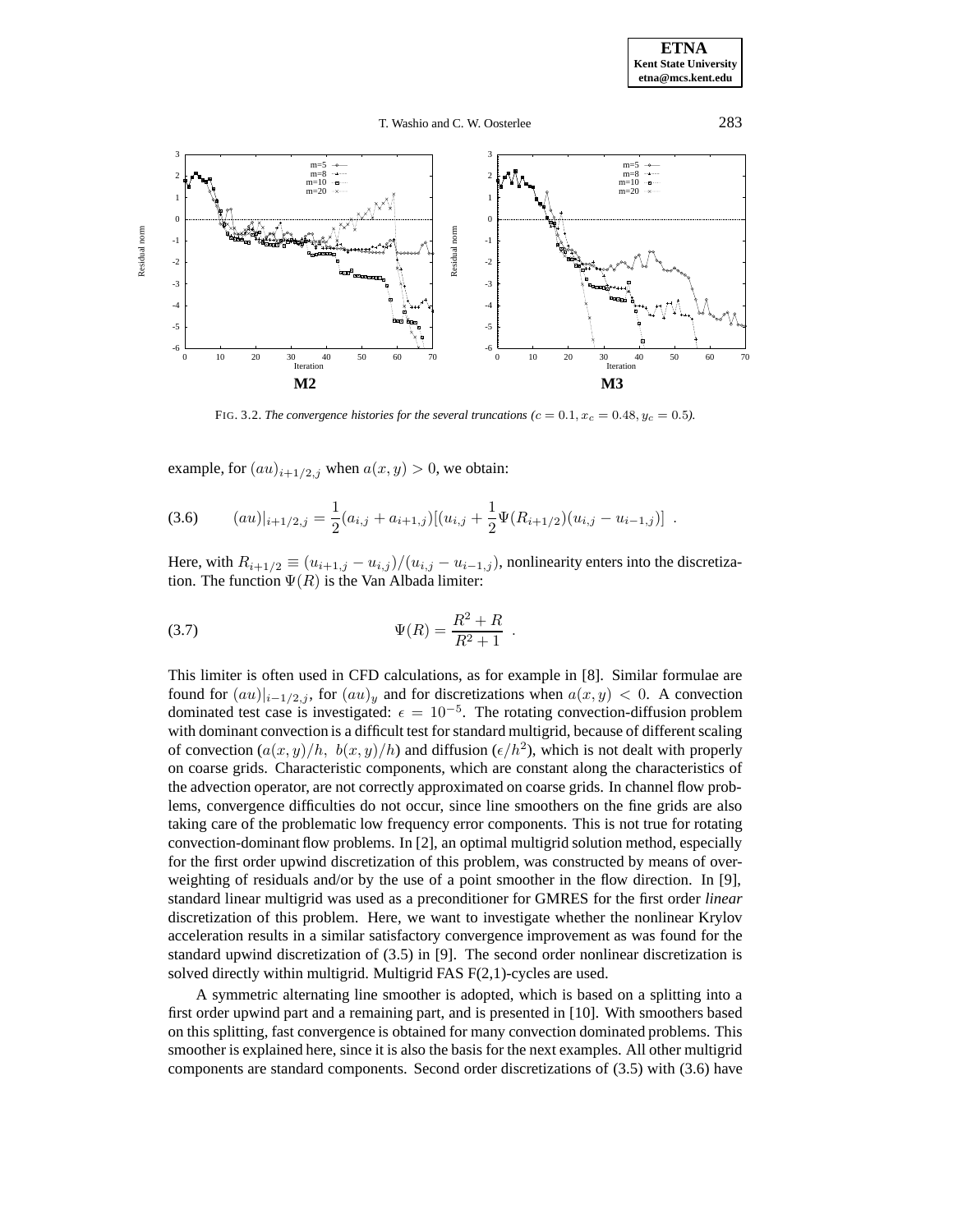the general form:

(3.8) 
$$
L_2 u = \sum_{\mu \in J} \sum_{\nu \in J} a_{\mu\nu}^{(2)} u_{i+\mu,j+\nu}
$$

with coefficients  $a_{\mu\nu}^{(2)}$  and a set of indices  $J = \{-2, -1, 0, 1, 2\}$ . A part of the symmetric alternating line smoother is the x-line smoother for a forward ordering of lines, which we explain in more detail. It is constructed with a special splitting of  $L_2$  into  $L^0$ ,  $L^+$  and  $L^-$ . First we explain the superscripts: 0 indicates operator parts corresponding to grid points currently treated, + means already updated and − means still to be updated , as in [13]. In case of a forward x-line smoother, 0 represents the line  $j = j_c$  = const. where the unknowns are currently updated, + indicates the lines  $j < j_c$ , which were already updated, and – are the lines  $j>j_c$  still to be updated. However, the  $L^0$  parts of operator  $L_2$  are not just the operator elements of the grid points under consideration. For  $L^0$  operator elements from the first order operator are chosen.  $L^0$  and  $L^+$  look (with the stencil notation) like:

$$
(3.9) \qquad L^{0} := \begin{pmatrix} 0 \\ 0 \\ 0 & a_{-10}^{(1)} & a_{00}^{(1)} & a_{10}^{(1)} & 0 \\ 0 & 0 & 0 & 0 \\ 0 & 0 & 0 & a_{0-1}^{(2)} \\ 0 & 0 & 0 & 0 \end{pmatrix}.
$$

Here  $a_{00}^{(1)}$  etc. denote operator elements from a first order accurate upwind discretization. With the definitions of  $L^0, L^+$  and  $L^-$  given we define the following splitting for obtaining  $u^*$  for the grid points  $j = j_c$  under consideration:

$$
(3.10) \tL0u* = f + L0un - ((L2 - L+)un + L+un+1).
$$

With the notation as explained above, it is possible that iteration indices  $n(i)$  in the previous chapters, changed to n in order to avoid confusion) and  $n + 1$  appear in a right-hand side, since all neighboring grid points appear in the right-hand side. Inserting an underrelaxation parameter  $\omega$  in (3.10) leads to:

$$
(3.11) \t\t\t u_{n+1} = \omega u_* + (1 - \omega) u_n
$$

for  $j = j_c$ , after which the next line of points  $j = j_c + 1$  is relaxed. We use  $\omega = 0.9$ .

The test with rotating convection is performed on a  $129<sup>2</sup>$  grid. For the Krylov acceleration, we take the best method from the previous experiment, Method **M3**. We choose  $\gamma_A = 2$ , and study the effect of restart parameter m, which is set to 2, 5 and 10. Of course, the smallest  $m$  that results in good convergence is the most interesting one with respect to the storage demands of the acceleration method. Figure 3.3 compares FAS convergence to FAS  $+$  Krylov convergence. It can be seen that  $m = 2$  already gives very satisfactory results. For this problem, the dependence on  $m$  is relatively small. The average convergence factor for FAS is found to be 0.81, whereas the FAS+Krylov convergence with  $m = 2$  is 0.66. With Krylov acceleration, the second order residual is reduced with additionally 4 to 5 orders of magnitude after 50 iterations compared to the FAS convergence.

We already stated that the costs of the Krylov acceleration is negligible. Of course, it is necessary to compare the costs in order to make the comparison. For the problem presented above, 25 FAS F(2,1)-cycles cost 295 seconds on a common workstation, while 25 FAS+Krylov cycles with  $m = 10$  take 319 seconds, 314 seconds with  $m = 5$  and 312 seconds with  $m = 2$ . The cost of Krylov acceleration is less than 10 percent of the total CPU time.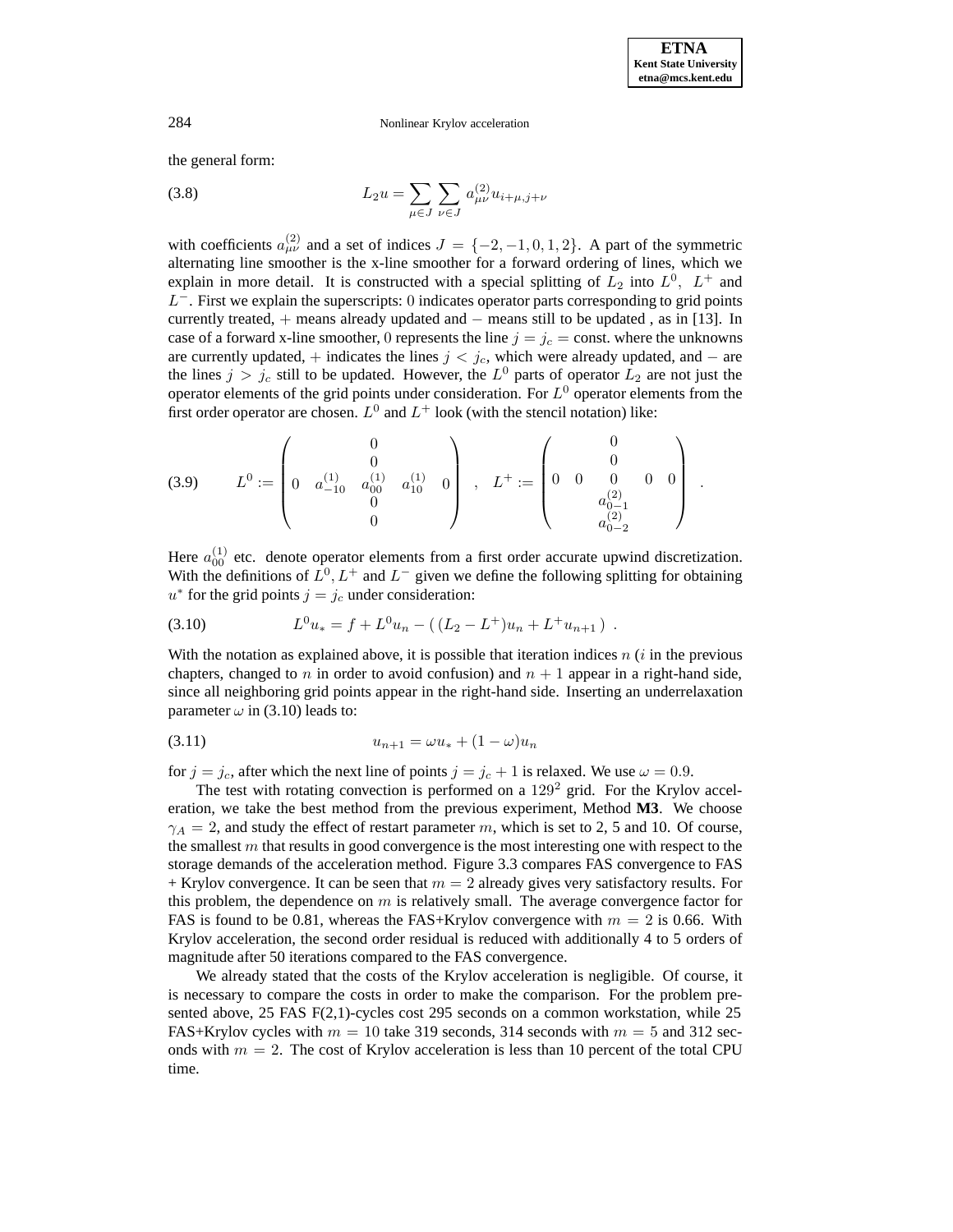285



FIG. 3.3. Convergence of FAS and FAS + Krylov ( $\gamma_A = 2$ ) for the rotating convection-diffusion problem,  $\epsilon = 10^{-5}$  with F(2,1) cycles on a 129<sup>2</sup> grid. Symmetric alternating line-smoother  $\omega = 0.9$ .

**3.3. The driven cavity problem at**  $Re = 10000$ . Next, an incompressible flow example is treated. The 2D steady incompressible Navier-Stokes equations are written as a system of equations as follows:

(3.12) 
$$
\frac{\partial \mathbf{f}}{\partial x} + \frac{\partial \mathbf{g}}{\partial y} = \frac{\partial \mathbf{f_v}}{\partial x} + \frac{\partial \mathbf{g_v}}{\partial y} ,
$$

where f and g are the components of the convective flux vector, and  $f_v$  and  $g_v$  are the viscous fluxes:

$$
\mathbf{f} = \begin{bmatrix} u^2 + p \\ uv \\ c^2 u \end{bmatrix} . \mathbf{g} = \begin{bmatrix} uv \\ v^2 + p \\ c^2 v \end{bmatrix}, \ \mathbf{f_v} = \begin{bmatrix} \frac{1}{R} \partial u / \partial x \\ \frac{1}{R} \partial v / \partial x \\ 0 \end{bmatrix}, \ \mathbf{g_v} = \begin{bmatrix} \frac{1}{R} \partial u / \partial y \\ \frac{1}{R} \partial v / \partial y \\ 0 \end{bmatrix}.
$$

Here,  $u$  and  $v$  are Cartesian velocity unknowns,  $p$  is pressure,  $c$  is a constant reference velocity and Re is the Reynolds number defined as  $Re = \overline{U} \cdot L/\nu$ , with  $\overline{U}$  a characteristic velocity, L a characteristic length and  $\nu$  the kinematic viscosity. A 2D vertex-centered discretization (on a nonstaggered collocated grid) of (3.12) is used with Dick's flux difference splitting, presented in [3]. Differences of the convective fluxes with respect to u can be written as

(3.13) 
$$
\Delta \mathbf{f} = A_1 \Delta \mathbf{u} , \quad \Delta \mathbf{g} = A_2 \Delta \mathbf{u} ,
$$

with  $\mathbf{u} = (u, v, p)^T$  and  $A_1$ ,  $A_2$  being discrete Jacobians.

Integration of the convective part of (3.12) over a control volume  $\Omega_{i,j}$  gives,

$$
(3.14) \qquad \int_{\Omega_{i,j}} (\frac{\partial \mathbf{f}}{\partial x} + \frac{\partial \mathbf{g}}{\partial y}) \partial \Omega = F \cdot dS \vert_{i-1/2,j}^{i+1/2,j} + F \cdot dS \vert_{i,j-1/2}^{i,j+1/2} ,
$$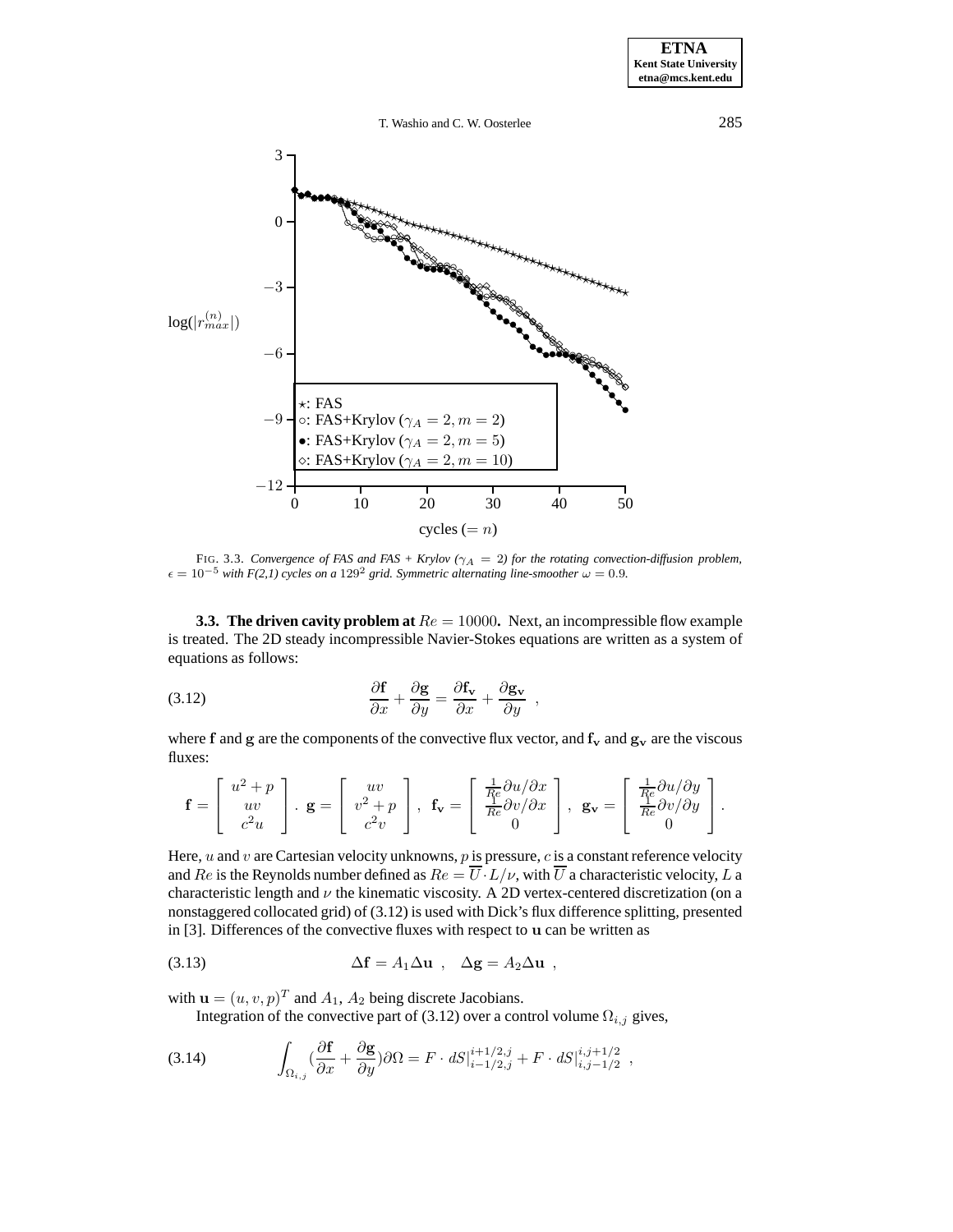where  $F = \mathbf{n} \cdot \mathbf{F}$  with  $\mathbf{F} = (\mathbf{f}, \mathbf{g})^T$  and  $\mathbf{n} = (n_x, n_y)^T$  is the outward normal vector on the volume side and  $dS$  the length of the volume side. The formula used in the discretization, explained in detail in [3], is obtained with a second order accurate approximation. For example, for  $F_{i+1/2,j}$  we have

(3.15) 
$$
F_{i+1/2,j} = \frac{1}{2}(F(\mathbf{u}_L) + F(\mathbf{u}_R) - |A(\mathbf{u}_L, \mathbf{u}_R)|(\mathbf{u}_R - \mathbf{u}_L)) ,
$$

where

(3.16) 
$$
A = n_x A_1 + n_y A_2 = \begin{bmatrix} n_x \overline{u} + r & n_y \overline{u} & n_x \\ n_x \overline{v} & n_y \overline{v} + r & n_y \\ n_x c^2 & n_y c^2 & 0 \end{bmatrix},
$$

with  $r = n_x\overline{u} + n_y\overline{v}$ .

Second order accuracy results from the determination of the left and right state vectors  $\mathbf{u}_L$  and  $\mathbf{u}_R$ , which are obtained with the Fromm scheme. In (3.15), these state vectors are, for example,

$$
\mathbf{u}_L \leftarrow \mathbf{u}_{i,j} + \frac{1}{4} (\mathbf{u}_{i-1,j} - \mathbf{u}_{i,j}) + \frac{1}{4} (\mathbf{u}_{i,j} - \mathbf{u}_{i+1,j}) ,
$$
\n(3.17) 
$$
\mathbf{u}_R \leftarrow \mathbf{u}_{i+1,j} + \frac{1}{4} (\mathbf{u}_{i,j} - \mathbf{u}_{i+1,j}) + \frac{1}{4} (\mathbf{u}_{i+1,j} - \mathbf{u}_{i+2,j}) .
$$

The fluxes on the other volume boundaries in (3.14) are treated in the same way. The viscous fluxes **fv**, **g<sup>v</sup>** are discretized with the Peyret control volume technique. For incompressible Navier-Stokes equations, it is not necessary to implement a limiter. For many (2D and 3D) different problems at low and high Reynolds numbers, oscillations did not appear (for example, in the pressure distribution, as they occur near discontinuities for compressible flow problems).

A well-known difficult 2D test case is the lid-driven cavity flow in a unit square at  $Re =$ 10000. We solve this problem on a 193<sup>2</sup> grid with stretching. The streamlines resulting for this problem (with top wall moving with  $u = 1$ ) are shown in Figure 3.4. With the 193<sup>2</sup> stretched grid, the centerline velocity profiles (not shown here) agree very well with reference results.

The multigrid FAS scheme used for solving this problem is the same as for the rotating convection-diffusion problem. The smoother is now a coupled collective symmetric alternating line smoother, based on splitting (3.10), with  $\omega = 0.4$ . W(2,1)-cycles are used. For the Krylov acceleration again we adopt method **M3** with  $\gamma_A = 2$ . We study the effect of the size of parameter m, which varies between 2 and 10. The results are presented in Figure 3.5, from which it can be seen that the FAS convergence is problematic, at least for the first 30 iterations. The multigrid convergence problems for this driven cavity example at  $Re = 10000$ are not surprising from the considerations on the rotating flows in Subsection 3.2. The accelerated FAS cycles, however, show a regular convergence almost independent of parameter m. With larger m, slightly better convergence is obtained. We find with  $m = 2$  an average convergence of 0.71, with  $m = 5$  it is 0.66 and with  $m = 10$  it is 0.63. Similar convergence was found with  $\gamma_A = 0.9$ . Also here, the FAS convergence is accelerated very satisfactorily even with small values of  $m$ . We would like to mention that the classical multigrid approach for solving this problem is by means of defect-correction [3], [8]. Without Krylov acceleration, defect-correction converges and reduces the second order residual after 100 cycles to 10<sup>−</sup><sup>3</sup>. Experimentally, it is observed that it is not possible to improve the convergence of defect-correction with this Krylov acceleration.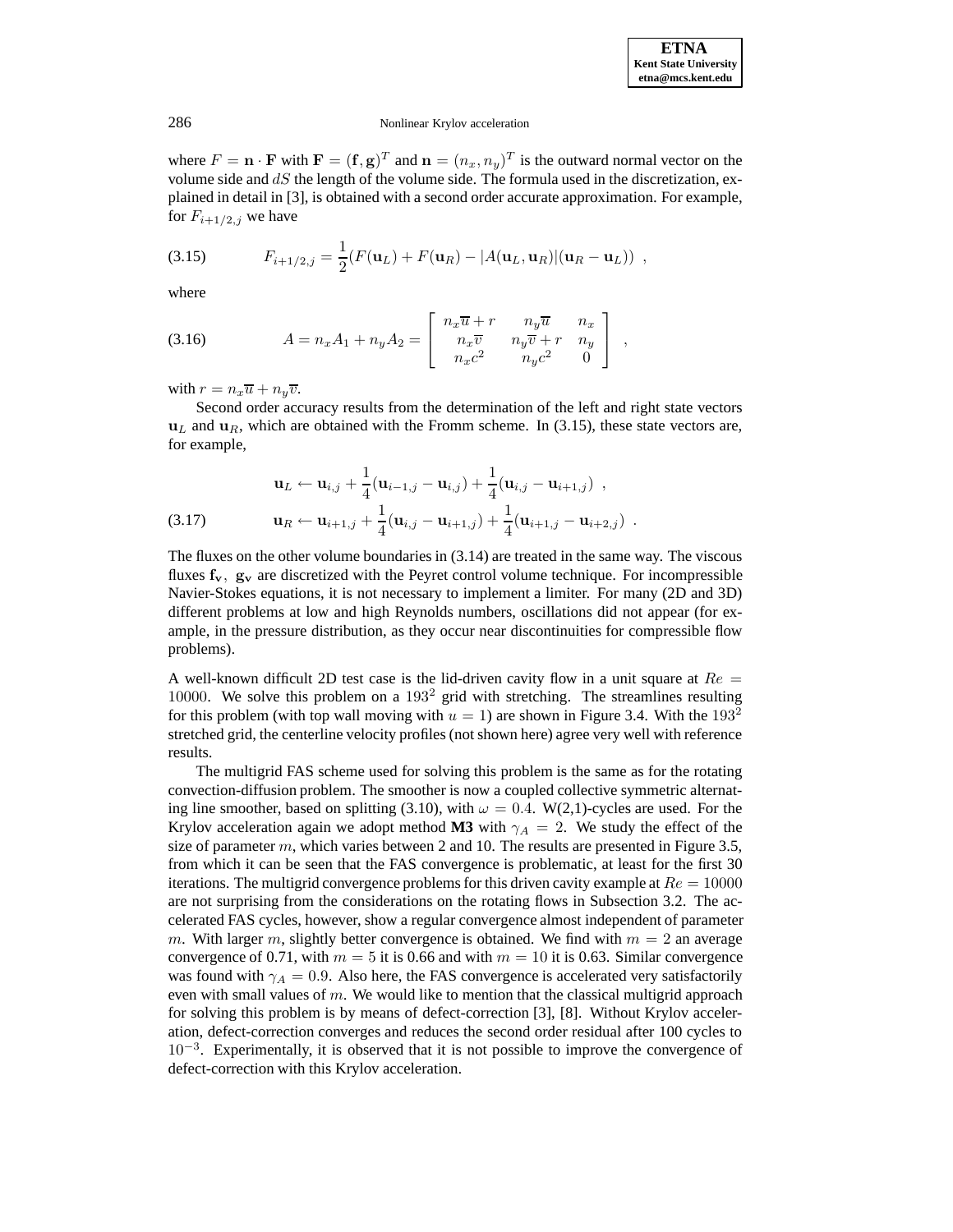

FIG. 3.4. Streamlines for the lid driven cavity flow problem at  $Re = 10000$ .



FIG. 3.5. Convergence of FAS and FAS + Krylov ( $\gamma_A = 2$ ) for the driven cavity problem,  $Re = 10000$  with  $W(2,1)$  cycles on a 193<sup>2</sup> stretched grid. Symmetric alternating line smoother.

3.4. An Euler channel flow problem. A last example is compressible Euler flow in a channel with a bump. The 2D steady compressible Euler equations are written in their

287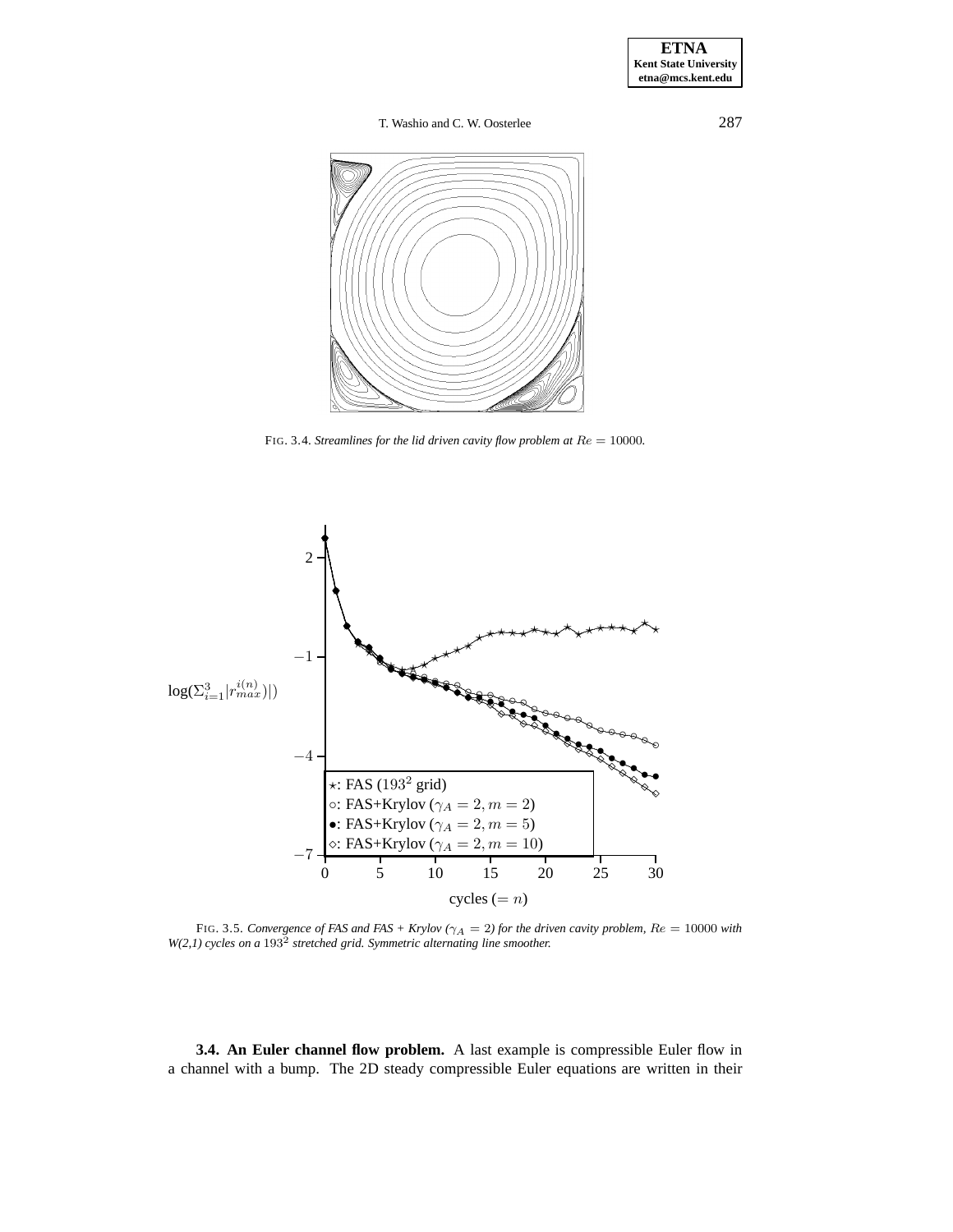differential form as follows:

(3.18) 
$$
\frac{\partial}{\partial x} \begin{bmatrix} \rho u \\ \rho u^2 + p \\ \rho u v \\ (E + p)u \end{bmatrix} + \frac{\partial}{\partial y} \begin{bmatrix} \rho v \\ \rho u v \\ \rho v^2 + p \\ (E + p)v \end{bmatrix} = 0 ,
$$

$$
p = (\gamma - 1)(E - \frac{1}{2}\rho(u^2 + v^2)) ,
$$

where  $\rho$  is density, u and v are Cartesian velocity components, E is total energy, p is pressure, and  $\gamma$  (assumed to be constant) is the ratio of the specific heats at constant pressure and constant volume.

The vertex-centered finite volume discretization adopted for the Euler equations is described briefly. It is based on the cell-centered discretization as in [12], [8]. For the finite volume discretization the domain  $\Omega$  is divided into control volumes  $\Omega_{i,j}$ . For each quadrilateral, equation (3.18) must hold in integral form:

(3.19) 
$$
\oint_{\partial \Omega_{i,j}} (f(\mathbf{u}) n_x + g(\mathbf{u}) n_y) dS = 0 ,
$$

where  $(n_x,n_y)^T = (cos\phi, sin\phi)^T$  is the outward normal vector on  $\partial\Omega_{i,j}$ , and **u** is the state vector.

The rotational invariance of the Euler equations is used, and the discretization results in

(3.20) 
$$
\sum_{(k,l)\in N_{i,j}} F(\mathbf{u}^L, \mathbf{u}^R) \partial S_{k,l} = 0 ,
$$

where  $N_{i,j}$  indexes the set of cells neighboring  $\Omega_{i,j}$ ,  $\partial S_{k,l}$  is the length of the boundary between  $\Omega_{i,j}$  and  $\Omega_{k,l}$  and  $F(\mathbf{u}^L, \mathbf{u}^R)$  is an approximate Riemann solver, which depends on  $\mathbf{u}^L$  and  $\mathbf{u}^R$ , the left and right states, along the cell boundary. The approximate solution  $F(\mathbf{u}^L, \mathbf{u}^R)$  of the 1D Riemann problem is solved with an approximate Riemann solver proposed by Osher in its P-variant form ([12]):

(3.21) 
$$
F(\mathbf{u}^L, \mathbf{u}^R) = \frac{1}{2}(\tilde{f}(\mathbf{u}^L) + \tilde{f}(\mathbf{u}^R) - \int_{\mathbf{u}^L}^{\mathbf{u}^R} |A(\mathbf{u})| d\mathbf{u}),
$$

where  $|A(\mathbf{u})| = A^+(\mathbf{u}) - A^-(\mathbf{u})$  is a splitting of the Jacobian matrix into matrices with positive and negative eigenvalues, and  $\hat{f}$  represents the transport of mass, momentum and energy across  $\partial S_{k,l}$  along the normal vector. The states **u**<sup>L</sup> and **u**<sup>R</sup> on  $\partial S_{k,l}$  in (3.21) are approximated by the Fromm scheme (3.17). State vector  $\mathbf{u} = (u, v, c, z)^T$  is chosen, where  $c \equiv \sqrt{\gamma p/\rho}$  is the speed of sound and  $z \equiv ln(p\rho^{-\gamma})$  is an unscaled entropy. In order to avoid wiggles that may appear with this scheme near discontinuities, the van Albada limiter as in (3.6) is implemented here. For further details on the discretization adopted here, see [12].

A transonic channel problem is evaluated at Mach 0.85. The bump in the channel is a 4.2% circular bump, the height of the channel is 2.1, its length is 5 and the bump length is 1. The domain is discretized with  $97 \times 65$  cells, which results in a multigrid method with 5 levels. With the smoother as explained in (3.10), the second order discretization for the Euler equations is solved directly by multigrid. The underrelaxation parameter is  $\omega = 0.7$ . For this test, where a shock appears in the solution, we use the second order smoother only on the finest grid; on the coarse grid, we discretize and smooth with the first order accurate upwind discretization. A  $V(1,0)$ -cycle is used for the transonic test. FAS convergence is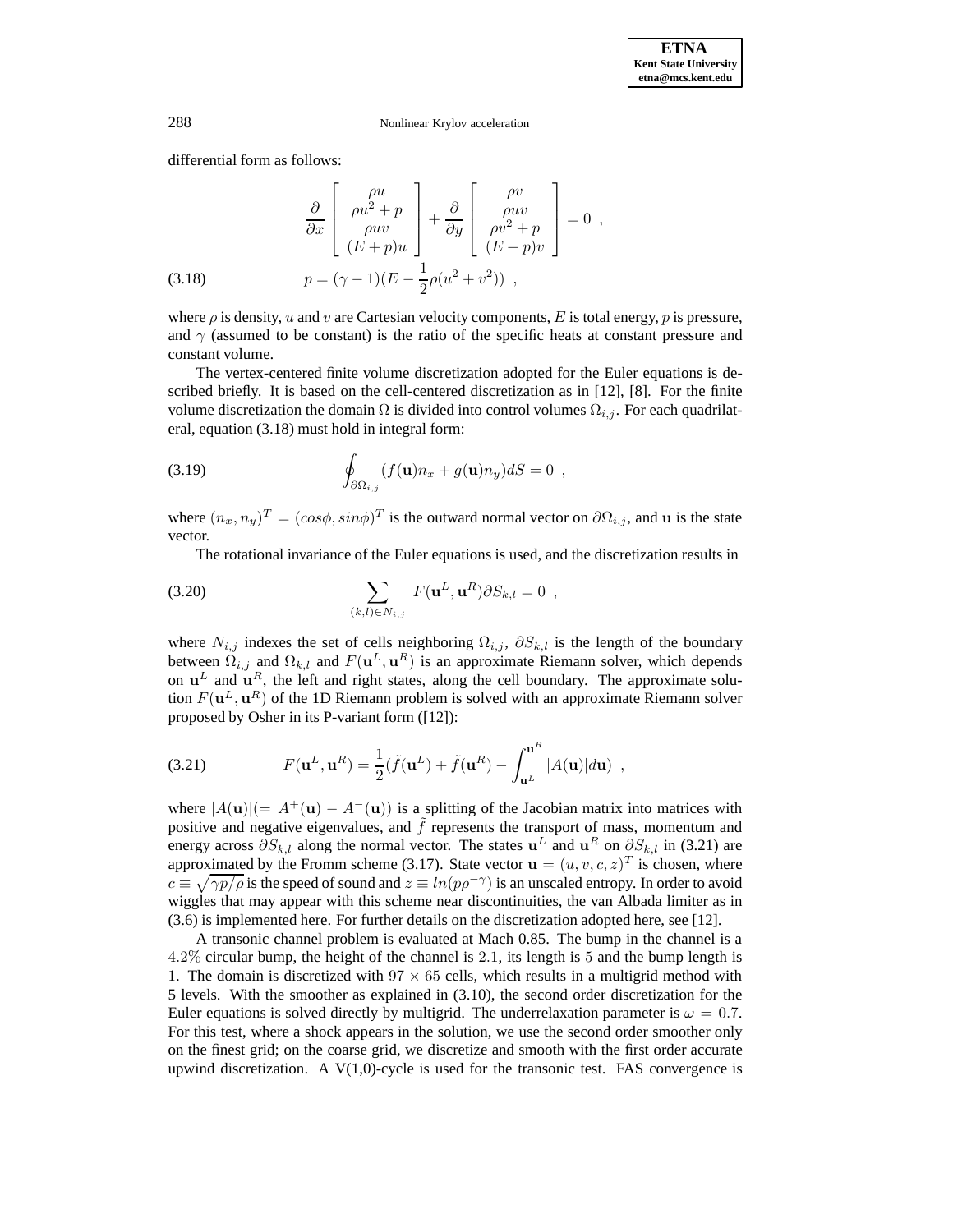## T. Washio and C. W. Oosterlee 289

improved with more smoothing iterations, but a smoothing iteration is relatively expensive. Here, we test if we can improve multigrid convergence with only one smoothing iteration by the computationally cheaper Krylov acceleration. For Krylov acceleration, again we adopt Method **M3** with  $\gamma_A = 2$  and study the effect of parameter m, which varies between 2 and 10. The results are presented in Figure 3.6. Observe that FAS  $V(1,0)$ -convergence is already



FIG. 3.6. Convergence of FAS and FAS + Krylov ( $\gamma_A = 2$ ) for the Euler channel flow problem, Mach= 0.85 *with V(1,0) cycles on a*  $97 \times 65$  *grid. Symmetric alternating line smoother*  $\omega = 0.7$ *.* 

satisfactory. However, acceleration improves the residual by 5 orders of magnitude after 40 iterations for the transonic test. Larger values of  $m$  further improve the convergence. The solution for the transonic test with the domain parameter given is shown in Figure 3.7.

**4. Conclusions.** In this paper, we have presented a nonlinear Krylov acceleration strategy for nonlinear equations. The strategy is similar to GMRES for linear equations. It is possible to use the acceleration strategy in combination with a nonlinear preconditioner, such as a nonlinear multigrid method. The strategy is cheap, relative to a nonlinear multigrid preconditioner, since it uses intermediate solutions and residuals that are already calculated in the multigrid iteration. Jacobians need not be re-evaluated explicitly. Based on proper selection criteria, it is then decided whether to adopt the accelerated intermediate solution or the solution obtained from the preconditioner. This is necessary, since the nonlinear Krylov acceleration is based on a linear approximation of Jacobians, which might not be accurate if intermediate solutions are far from the discrete solution. Furthermore, the acceleration will then never disturb satisfactory convergence of a nonlinear preconditioner for 'easy' problems. Criteria for restarting are also prescribed and evaluated. A significant convergence improvement has been presented for several nonlinear problems, which are known to be difficult problems for nonlinear multigrid: scalar equations, like the Bratu problem and a rotating convection-diffusion problem, and systems of incompressible Navier-Stokes and compressible Euler equations. By means of the nonlinear Krylov acceleration, the solution method is made much more robust: larger ranges of problem parameters can be efficiently treated.